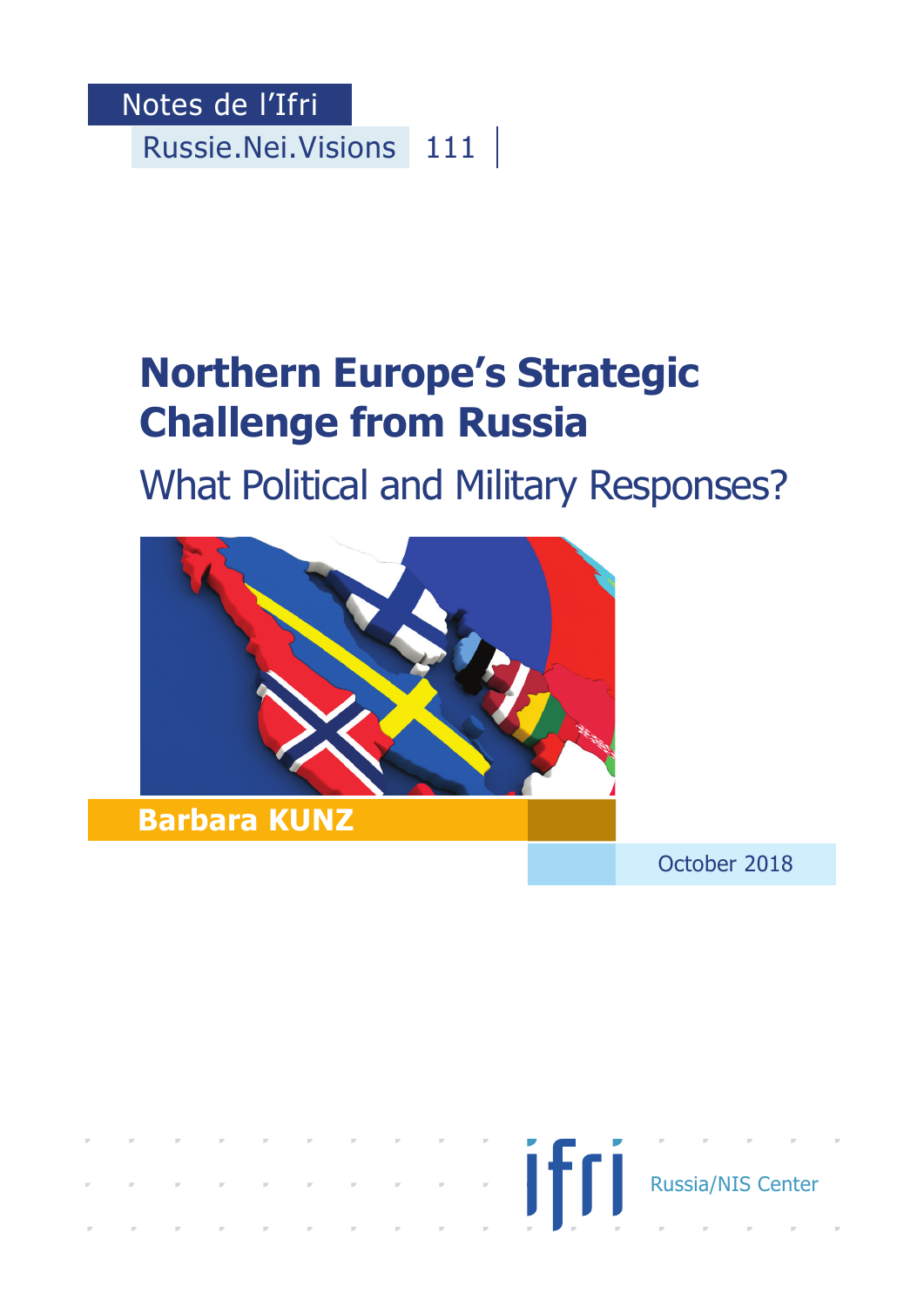The Institut français des relations internationales (Ifri) is a research center and a forum for debate on major international political and economic issues. Headed by Thierry de Montbrial since its founding in 1979, Ifri is a nongovernmental, non-profit organization.

As an independent think tank, Ifri sets its own research agenda, publishing its findings regularly for a global audience. Taking an interdisciplinary approach, Ifri brings together political and economic decision-makers, researchers and internationally renowned experts to animate its debate and research activities.

The opinions expressed in this text are the responsibility of the author alone.

*This text is published with the support of DGRIS (Directorate General for International Relations and Strategy) under "Russia, Caucasus and Eastern Europe Observatory".*

> ISBN: 978-2-36567-930-5 © All rights reserved, Ifri, 2018

#### **How to quote this document:**

Barbara Kunz, "Northern Europe's Strategic Challenge from Russia: What Political and Military Responses?", *Russie.Nei.Visions*, No. 111, Ifri, October 2018.

#### **Ifri**

27 rue de la Procession 75740 Paris Cedex 15—FRANCE Tel.: +33 (0)1 40 61 60 00—Fax: +33 (0)1 40 61 60 60 Email: [accueil@ifri.org](mailto:accueil@ifri.org) **Website:** [Ifri.org](https://www.ifri.org/)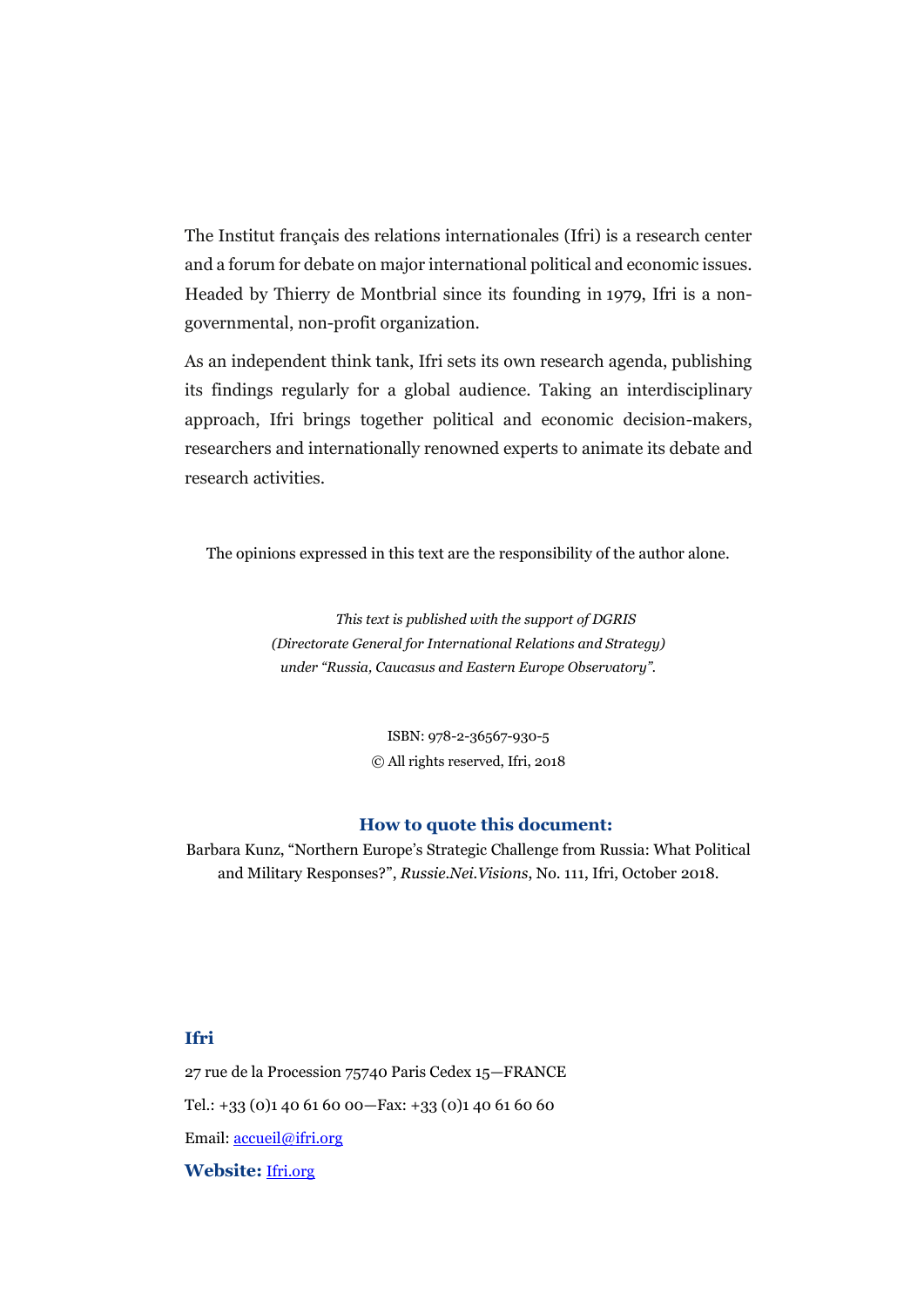### *Russie.Nei.Visions*

*Russie.Nei.Visions* is an online collection dedicated to Russia and the other new independent states (Belarus, Ukraine, Moldova, Armenia, Georgia, Azerbaijan, Kazakhstan, Uzbekistan, Turkmenistan, Tajikistan and Kyrgyzstan). Written by leading experts, these policy-oriented papers deal with strategic, political and economic issues.

### **Author**

**Barbara Kunz** is a Research Fellow at the Study Committee for Franco-German relations (Cerfa) within the French Institute of International Relations (Ifri). Her current research centres on Germany's security and defence policy and defence cooperation between France and Germany. She is also interested in security issues in Northern Europe.

In terms of Nordic questions, she recently directed the dossier "The Arctic: A Strategic Exploration" in *Politique étrangère* (Vol. 82, No. 3, autumn 2017) and published "La fragmentation de l'architecture de sécurité dans la Baltique" [The Fragmentation of the security architecture in the Baltic] in *Champs de Mars* (No. 29, summer 2017). In late 2015, she also published "Sweden's NATO Workaround: Swedish Security and Defense Policy against the Backdrop of Russian Revisionism" (*Focus stratégique* No. 64).

She holds a PhD from Stockholm University and a Master's degree from the Paris Institute of Political Studies (Sciences Po).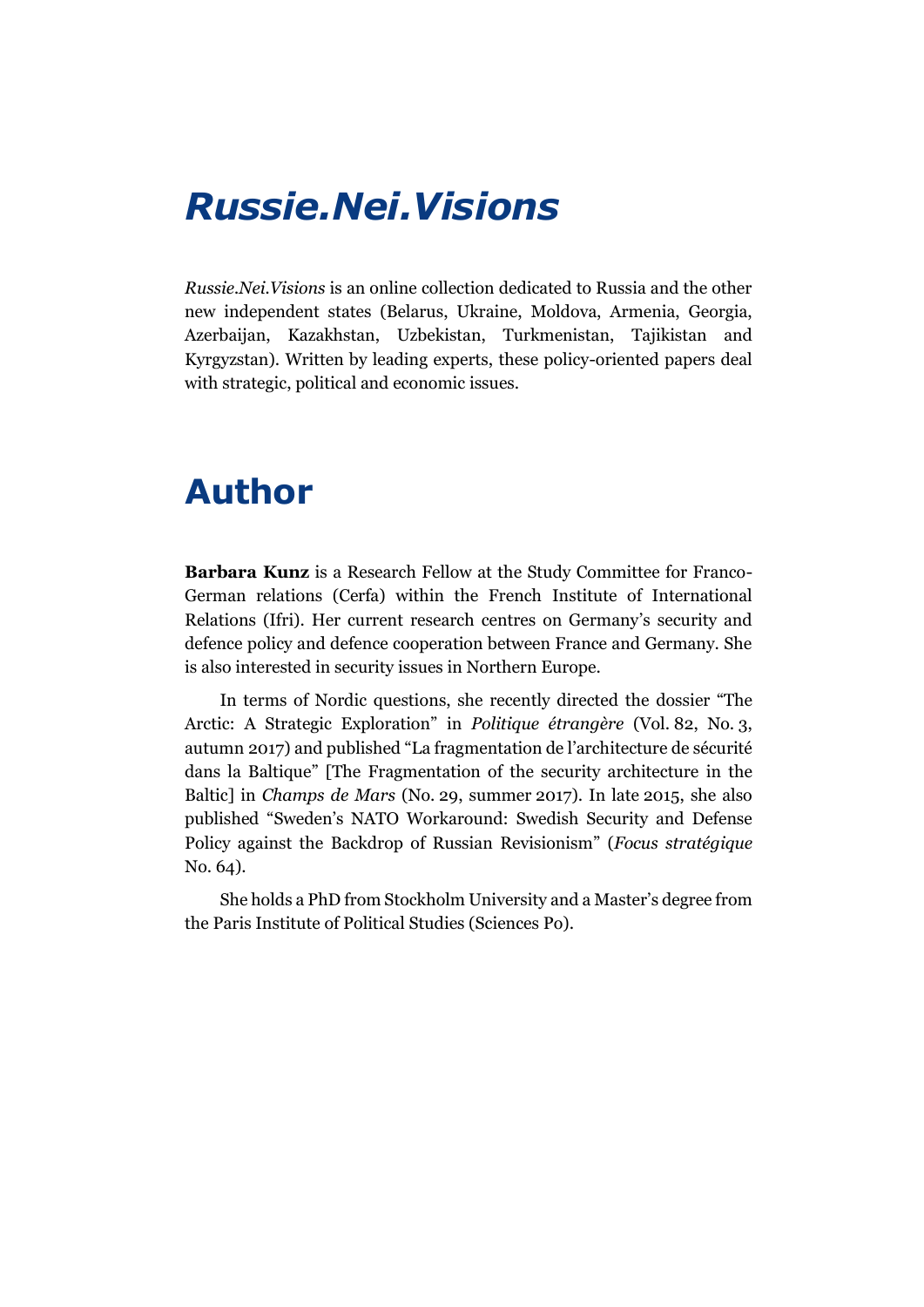### **Abstract**

The return of more conflictual relations between Russia and the West following Russia's intervention in Eastern Ukraine and its annexation of Crimea has led to a deterioration in the strategic environment for Northern European countries, particularly in the Baltic Sea Region and the Arctic. In Nordic capitals, this climate of tension is perceived as the "new normal" to which one must adapt by implementing an effective strategy of deterrence. This adaptation is taking place as much on a national scale, at the level of defence policies and doctrines, as in bilateral and multilateral settings, principally transatlantic and in a NATO context.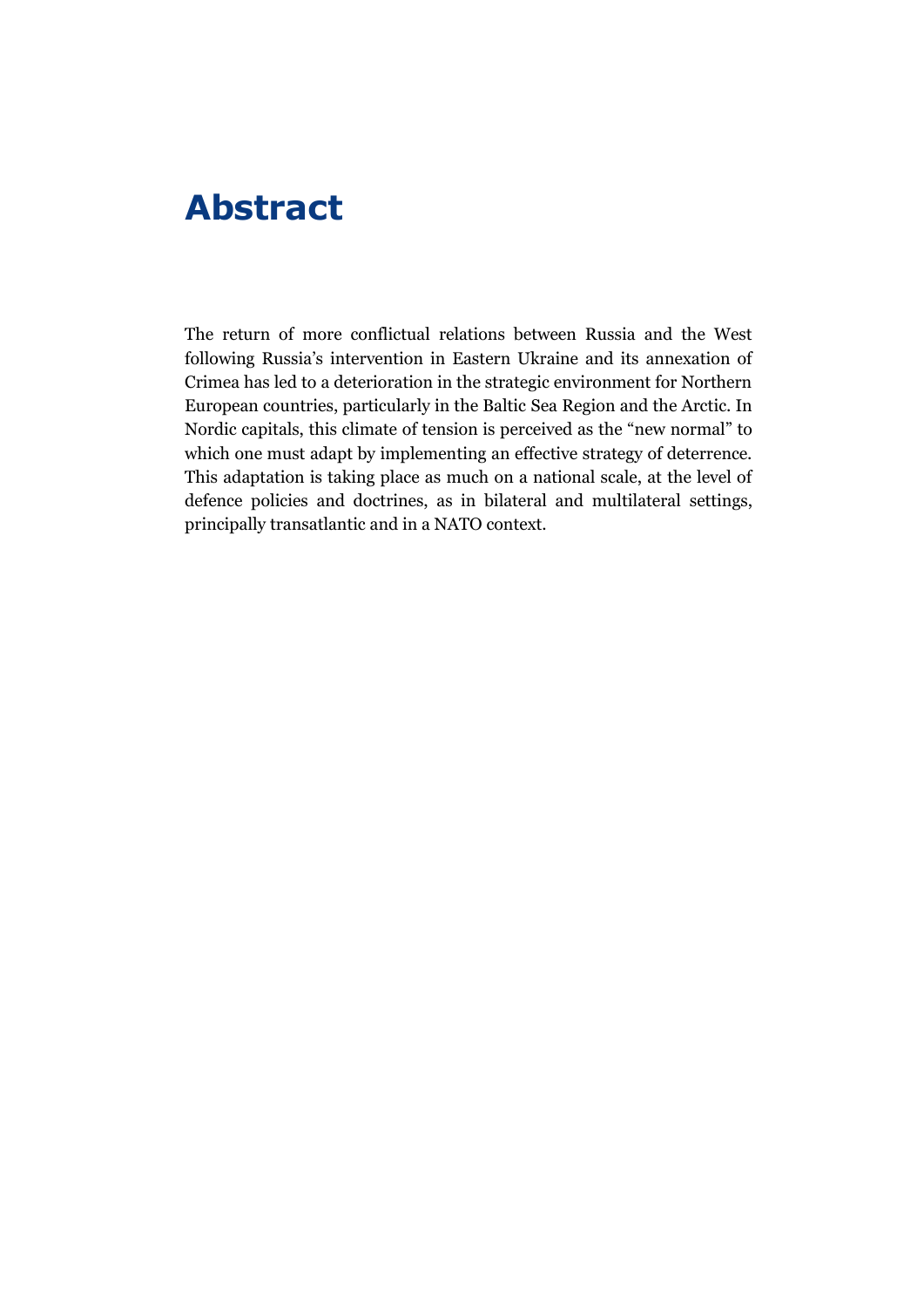## **Table of Contents**

| <b>DEALING WITH RUSSIA: SIMILAR APPROACHES</b>    |
|---------------------------------------------------|
|                                                   |
| THE TWO THEATRES AT THE HEART OF NORDIC CONCERNS: |
|                                                   |
| <b>CREDIBLE DETERRENCE AND BOLSTERED MILITARY</b> |
|                                                   |
| SECURITY THROUGH INTERNATIONAL COOPERATION 18     |
|                                                   |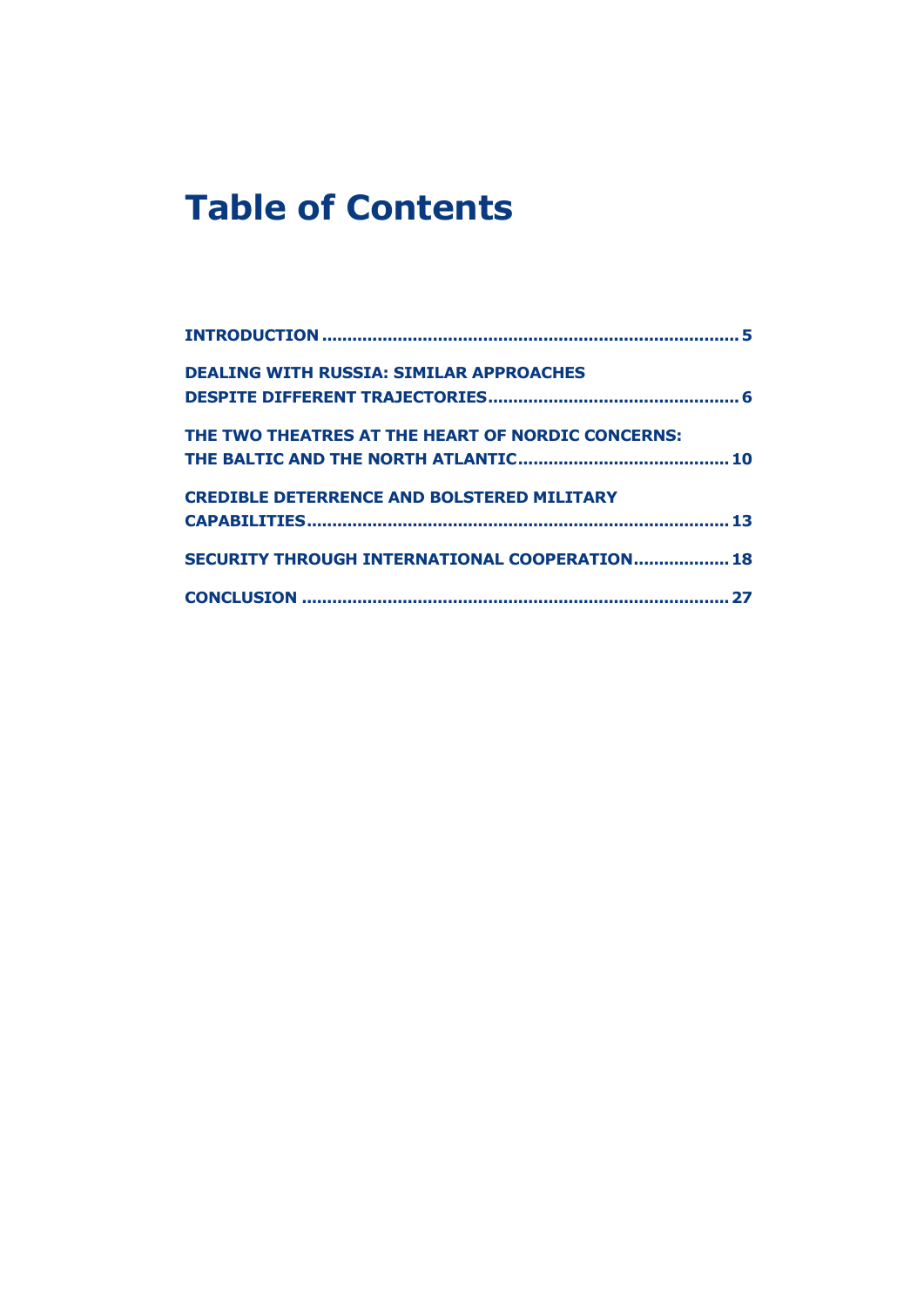### <span id="page-5-0"></span>**Introduction**

Norway, Sweden, Finland and Denmark<sup>1</sup> were unanimous in their condemnation of the annexation of Crimea and Russia's intervention in Eastern Ukraine. These events have come to play a decisive role in shaping their current policies, particularly in the fields of security and defence. In April 2015, the four Nordic defence ministers (and the Icelandic Minister of Foreign Affairs) responded by publishing a joint communique characterising "Russia's aggression against Ukraine and the illegal annexation of Crimea" as "the greatest challenge to security in Europe". 2 "New normal" is the phrase used in Nordic capitals to describe this enduring climate of strategic tension. The Nordic countries have responded on a national scale, in terms of defence policies and doctrine, as well as in bilateral and multilateral settings.

The four countries' foreign, security and defence policies are largely determined by their recognition that they are small countries whose main ally is the United States. Now that Russia has re-emerged as a threat, they have stepped up their efforts to keep America engaged in the Nordic and European security architecture. In the main, they act multilaterally, whether in terms of deterrence–cooperation with NATO, adherence to the sanctions regime put in place by the European Union (EU)–or when searching for dialogue with Russia. Cooperation with Russia essentially takes place in regional formats such as the Arctic Council, the Council of the Baltic Sea States and the Barents Euro-Arctic Council. The Nordic states have not undertaken major efforts to open up a dialogue with Russia, although they do, for example, support Germany's "Structured Dialogue" initiative within the Organisation for Security and Cooperation in Europe (OSCE), as well as the resumption of dialogue between the North Atlantic Treaty Organisation (NATO) and Russia.

Translated from French by Cameron Johnston.

Final version of the text submitted in January 2018.

<sup>1.</sup> Iceland, the fifth Nordic country, maintains no standing armed forces: its defence is guaranteed by the United States. As such, it will not be analysed in this paper.

<sup>2.</sup> P. Hultqvist, N. Wammen, G. B. Sveinsson, I. Eriksen Søreide and C. Haglund, "Vi utdyper det nordiske forsvarssamarbeidet" [We are deepening Nordic defence cooperation], Norwegian Government, 10 April 2015, [www.regjeringen.no.](https://www.regjeringen.no/no/aktuelt/vi-utdyper-det-nordiske-forsvarssamarbeidet/id2404378/)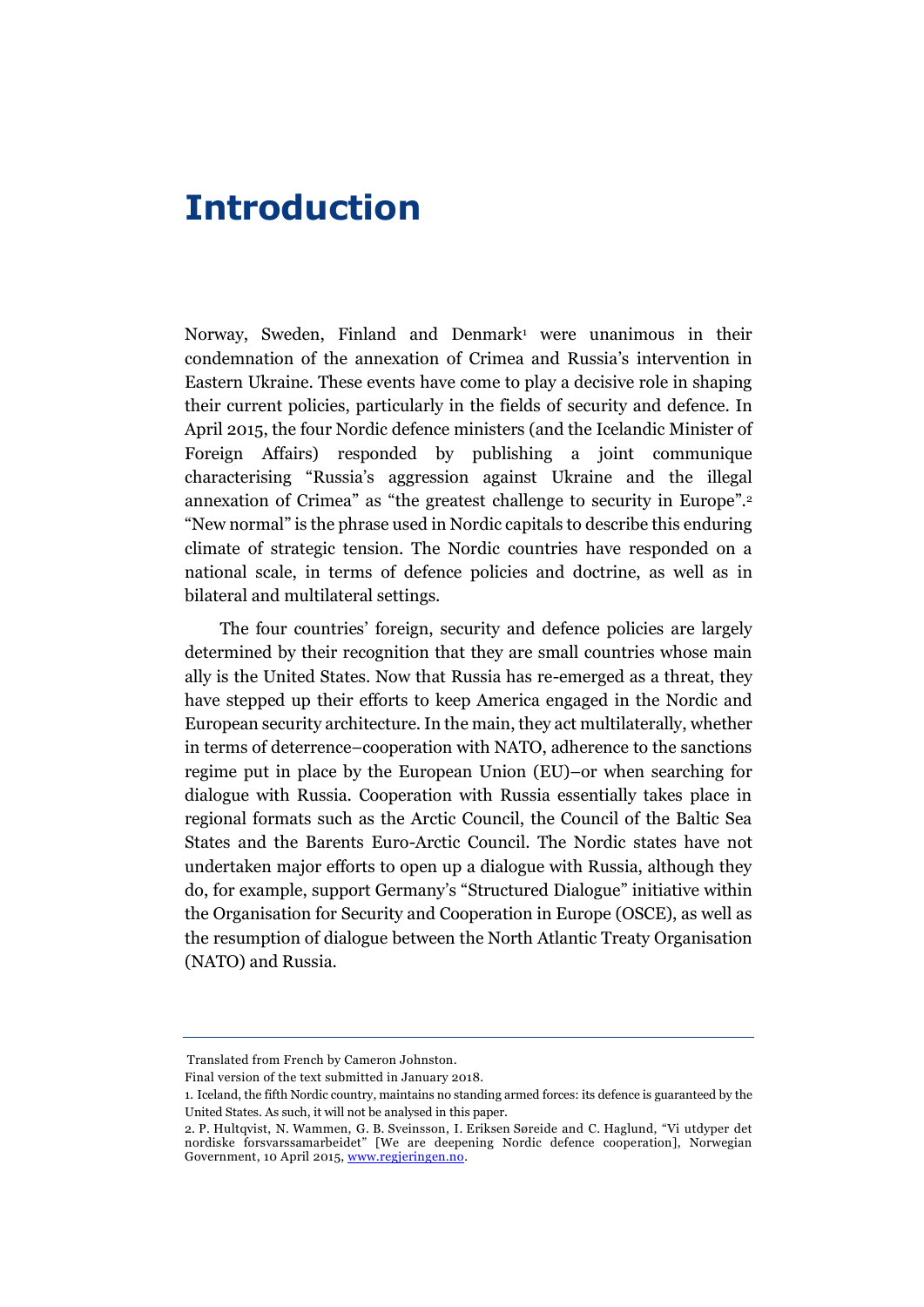### <span id="page-6-0"></span>**Dealing with Russia: Similar Approaches Despite Different Trajectories**

Despite being geographically and culturally close to one another, the Nordic countries' defence and security policies are shaped by differing histories: these influence their perceptions and understanding of Russia and their political relationship with it.

For the Swedes, Russia was the main geopolitical challenge for centuries. The two (former) great powers confronted each other in numerous wars and shared a common border until Finland became independent. More recently, Sweden opted for neutrality in the First and Second World Wars and remained non-aligned during and after the Cold War, despite tacitly leaning towards the West. Questions of security now predominate in strategic debates in Sweden, with particular attention being paid to the Baltic Sea Region. The tone on Russia is generally very critical in Sweden, so much so that the Russian ambassador in Stockholm recently called for the two countries to "make peace in their heads". <sup>3</sup> In practical terms, no high-level dialogue took place between 2014 and February 2017, when the Swedish Foreign Minister visited Moscow. Since then, two further meetings have taken place, within the framework of the United Nations (UN) in September 2017 and the Barents Euro-Arctic Council in October 2017.

After belonging first to the Swedish and then the Russian empire, Finland gained independence in 1917 and shares a 1,300 kilometers-long border with its eastern neighbour. The early years of the young republic were marked by a civil war between the "reds" who favoured union with the USSR and the "whites" who wanted independence. The Soviet assault in 1939 led to the Winter War, followed in 1941 by the so-called "Continuation War". Finland paid a heavy price, losing inter *alia* Karelia and its second city, Vyborg. Russia also demanded swingeing reparations of \$ 300 million at 1938 prices, to be paid mainly through the supply of ships and locomotives. During the Cold War, Finland followed a policy of strict neutrality in line

<sup>3.</sup> V. Tatarintsev, "Rysslands ambassador: hög tid att Sverige och Ryssland slutar fred" [Russian ambassador: it is high time for Sweden and Russia to make peace], Dagens industri, 17 October 2017, [www.di.se.](https://www.di.se/debatt/rysslands-ambassador-hog-tid-att-sverige-och-ryssland-sluter-fred/)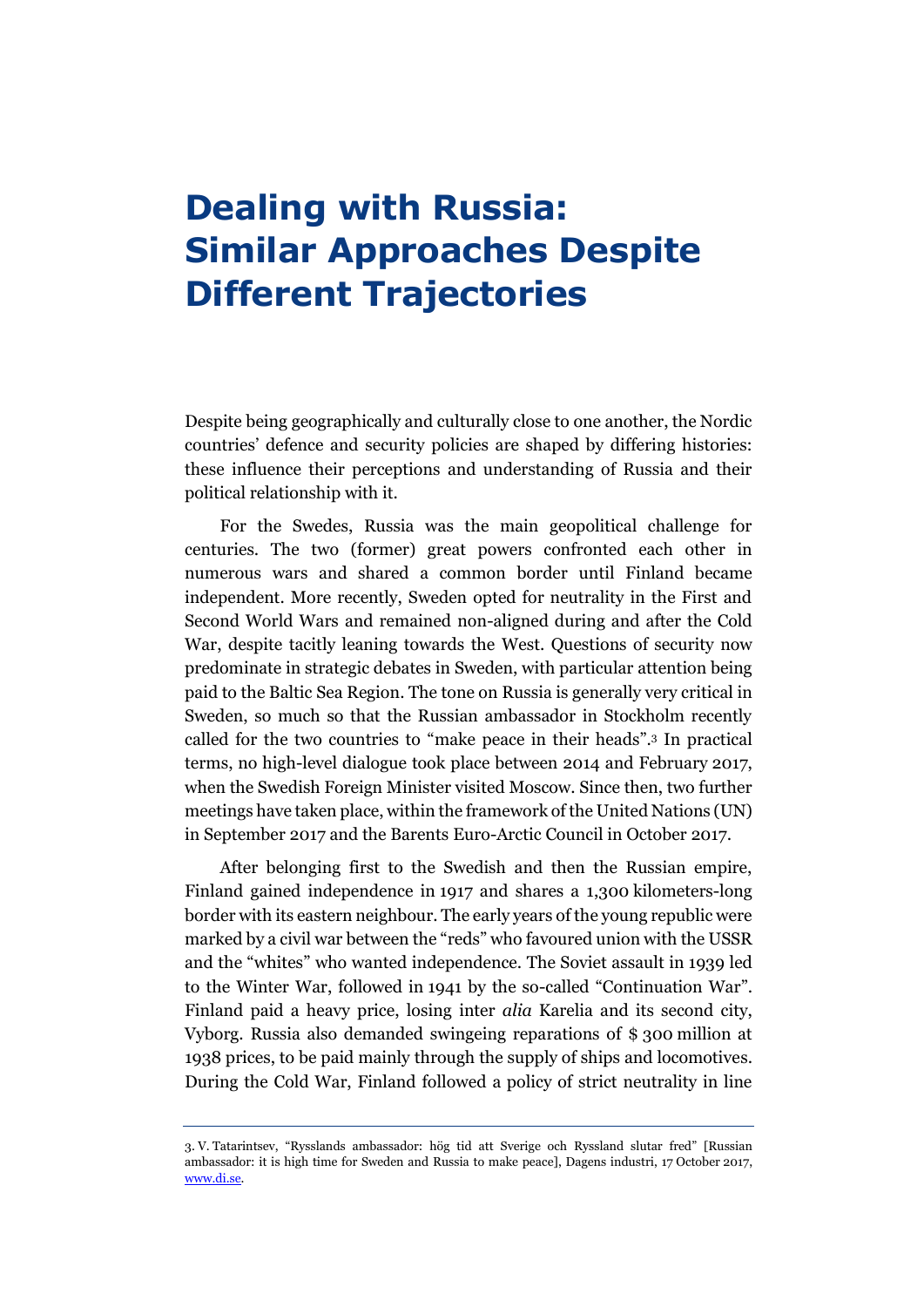with the Paasikivi-Kekkonen doctrine, named after the Finnish Presidents in power between 1946 and 1981. The Agreement of Friendship, Cooperation and Mutual Assistance signed between Moscow and Helsinki in 1948–and renewed in 1955, 1970 and 1983–limited Finland's room for manoeuvre in security policy but allowed the country to remain a democracy and market economy.<sup>4</sup> After 1991, Finland joined the West, a choice embodied in its membership of the European Union in 1995.

Helsinki is today firmly anchored in the West and supports EU sanctions despite their economic cost. Unlike many other countries, neighbouring Sweden in particular, Helsinki never believed in the "end of history" after 1989 and always supported a sizeable military. It regards Moscow, however, as a "neighbour one must talk to, whether you want to or not". <sup>5</sup> Finland's Russia policy is therefore marked by its pragmatism, favouring as much cooperation as possible while at the same time remaining alert and uncompromising over the foundations of the European security order. The importance Finland attaches to dialogue can be seen in the regular meetings between the two countries' heads of state–Vladimir Putin visited Helsinki in July 2016, for instance, in his first European outing since the annexation of Crimea.

Since Norway only won independence in 1905, the history of its relations with Russia is relatively short. Norway shares land and sea borders with Russia and is concerned, above all, with the security situation and Moscow's activity in the North Atlantic. Resolutely atlanticist in outlook, Oslo has mostly placed its bets on the Atlantic Alliance and Washington, arguing that "Norway is NATO in the North". <sup>6</sup> At the same time, it tries hard not to provoke Russia, given that "reassurance in the North means, above all, reassurance of Russia". 7 The two countries resolved a longstanding dispute over their border in the Barents Sea in 2010, but other issues continue to cast a pall over their relationship, not least the conflict in Ukraine and its consequences. The presence of American forces on Norwegian soil since 2017 has become a source of tension. Russia also believes that Norway could be "more cooperative" in the High North.<sup>8</sup>

Denmark seems to be relatively less preoccupied by Russia than the other Nordic countries. For a long time, the immediate neighbourhood did not

<sup>4.</sup> The agreement contained a mutual defence clause between the two countries and forbad Finland from joining any organisation "hostile to the Soviet Union".

<sup>5.</sup> Interview with Finnish officials, October 2017.

<sup>6.</sup> Interviews with Norwegian officials, October 2017.

<sup>7.</sup> Interviews with Norwegian officials, October 2017.

<sup>8.</sup> A. Staalesen, "Lavrov Attacks Norway, Says Relations on Svalbard Could Be Better", The Barents Observer, 19 October 2017[, https://thebarentsobserver.com.](https://thebarentsobserver.com/en/arctic/2017/10/lavrov-attacks-norway-over-svalbard)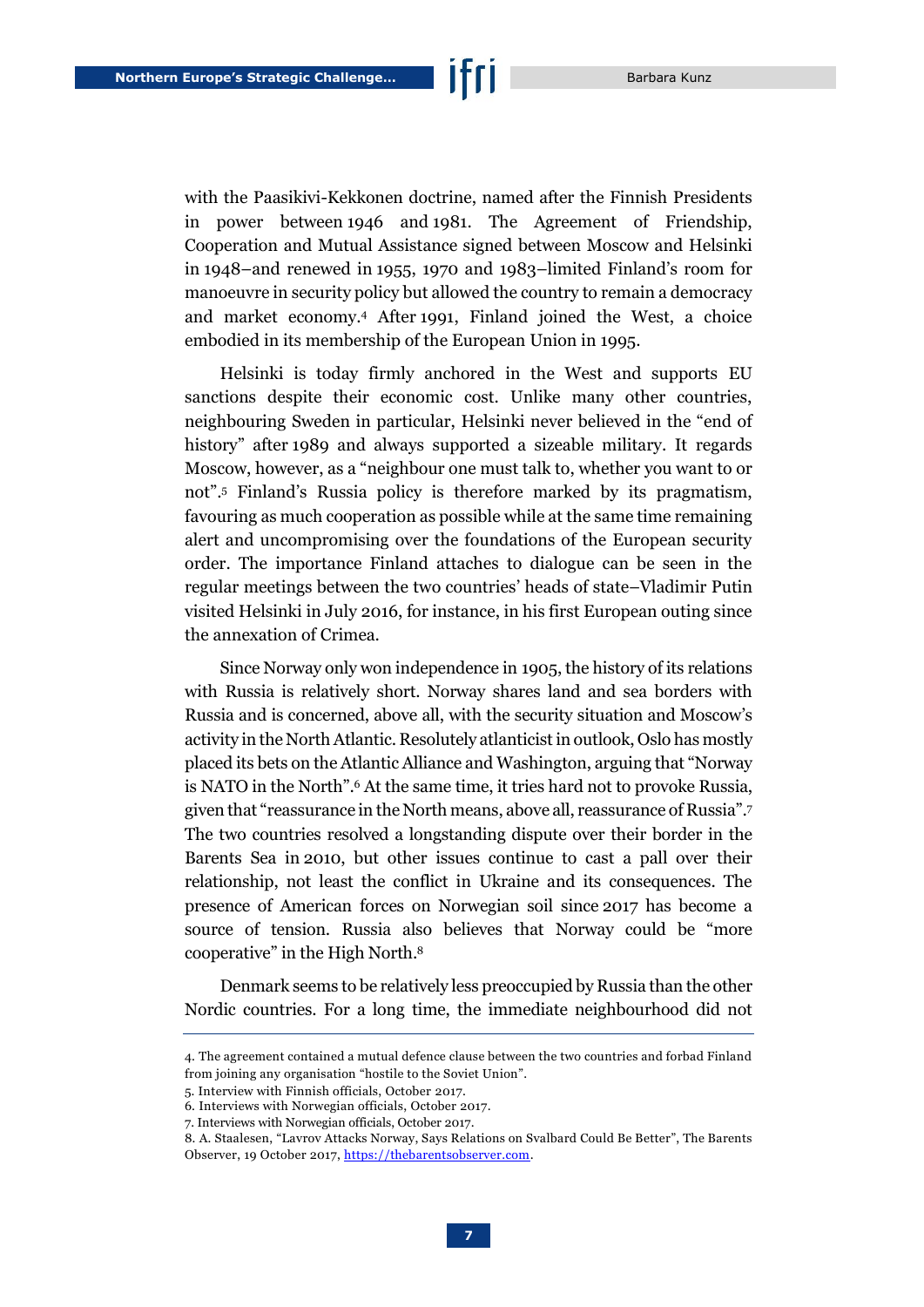count much amongst Denmark's priorities, even more so after the Baltic states joined the Western camp. But Russia's actions in the Baltic region and particularly the military situation in Kaliningrad, as well as cyber and information threats, are drawing Copenhagen's attention back to the Baltic.

Economics plays second fiddle to security in the way in which the Nordic countries regard the "Russia problem". Except for Finland, trade with Russia has never played a major role in Northern Europe: trade volumes were already low and they fell further after 2014, mainly because of Russia's economic counter-sanctions. These economic ties matter most for Finland. While Russia was Finland's number one trading partner in 2013, it fell to number five in 2015 after Finnish exports declined by 35% and imports by 37%.<sup>9</sup> Only 6% of Finnish exports went to Russia in 2016, compared to 59% to the rest of the EU.<sup>10</sup> As for Sweden, Russia accounted for only 1.4% of Swedish trade volumes in 2017, down from 2% in 2012: Russia therefore ranks as Sweden's 15<sup>th</sup> largest trading partner.<sup>11</sup> The volume of trade declined between 2014 and 2016 because of sanctions, with Swedish exports to Russia falling 33% and Russian exports to Sweden down 44%.<sup>12</sup> In 2011, 2% of Danish exports went to Russia, which was then the 13<sup>th</sup> largest market for Danish companies. Sanctions led to a 40% decrease in exports.<sup>13</sup> Meanwhile, the Russian market absorbed 2% of Norwegian exports in 2015. Between 2014 and 2015, Norwegian exports to Russia declined by a third.<sup>14</sup>

Energy issues are no longer at the heart of Nordic debates about Russia, despite what certain newspaper articles might have once believed. <sup>15</sup> Norway is the fifth biggest exporter of oil and gas in the world, meets its own needs<sup>16</sup> and even competes with Russia on world markets. Denmark is also a net exporter of gas and oil.

For its part, Sweden meets all its need for gas by importing from Denmark and buying liquefied natural gas (LNG) on the world market. It only imports oil from Russia and could in theory switch supplier. Hence, Sweden is not truly dependent on Russia.

10. "Trade", Statistics Finland, visited 16 March 2018, [www.stat.fi.](http://www.stat.fi/tup/suoluk/suoluk_kotimaankauppa_en.html)

<sup>9.</sup> "Finnish Exports to Russia Down More than 35 Percent", YLE, 25 August 2015, [https://yle.fi.](https://yle.fi/uutiset/osasto/news/finnish_exports_to_russia_down_more_than_35_percent/8251837)

<sup>11.</sup> "Exports to our 30 Largest Trade Partners", Statistiska centralbyrån, 27 February 2018, [www.scb.se.](http://www.scb.se/en/finding-statistics/statistics-by-subject-area/trade-in-goods-and-services/foreign-trade/foreign-trade---exports-and-imports-of-goods/pong/tables-and-graphs/exports-to-our-30-largest-trade-partners/)

<sup>12.</sup> "Business Sweden i Ryssland" [Business Sweden in Russia], Business Sweden, [www.business](https://www.business-sweden.se/Export/marknader/europa/Ryssland/)[sweden.se,](https://www.business-sweden.se/Export/marknader/europa/Ryssland/) visited 16 March 2018.

<sup>13.</sup> H. Kaufholz, "Danmarks eksport til Russland faldt med 40 procent" [Danish exports to Russia drop 40%], Politiken, 15 May 2015, https://politiken.dk.

<sup>14.</sup> Author's calculations based on data from Statistics Norway, [www.ssb.no](https://www.ssb.no/en/utenriksokonomi/statistikker/muh/aar-forelopige).

<sup>15.</sup> "How Much Europe Depends on Russian Energy", *The New York Times*, 2 September 2014, [www.nytimes.com.](https://www.nytimes.com/interactive/2014/03/21/world/europe/how-much-europe-depends-on-russian-energy.html)

<sup>16. &</sup>quot;Norway Energy System Overview", International Energy Agency, 2017[, www.iea.org.](https://www.iea.org/media/countries/Norway.pdf)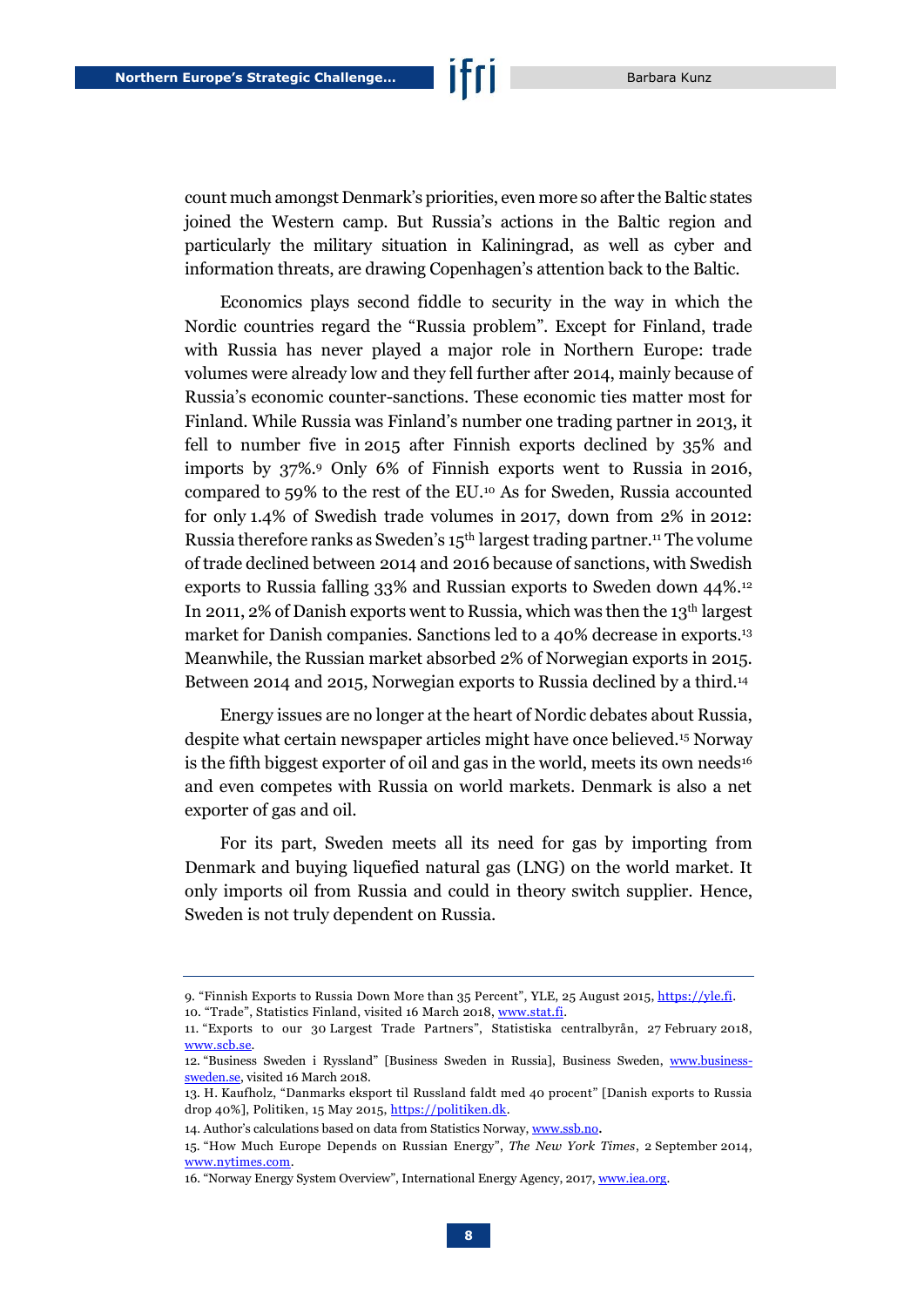Finland imports all of the gas it consumes directly from Russia. In 2006, Russian gas accounted for around 12% of its energy needs.<sup>17</sup> Nevertheless, Finland has a number of nuclear power stations and is investing in renewable energy, thereby reducing its vulnerability to Russian energy. In 2015, 45% of its electricity came from renewables and 30% from nuclear. The aim is to increase nuclear's share of electricity production to 60% by 2018 by bringing a fifth reactor on line, with a sixth currently being designed.<sup>18</sup>

Since the early 2000s, however, Finland has sought to reduce its dependence on Russian gas. In 2015, Helsinki bought back from Russia its 25% stake in Gasum, the Finnish gas monopoly that buys gas from Gazprom. The official reasons cited were climatic but geopolitics certainly played its part as well. Gasum thereby became 100% Finnish.<sup>19</sup> The BalticConnector project, which aims to connect the Estonian and Finnish gas networks, will start working in 2020 and allow Finland to diversify its supplies.<sup>20</sup>

As a result, the debates around the Nord Stream 2 gas pipeline centre on geostrategy and its implications for the security of the region, as well as on its environmental effects. Sweden and Denmark are generally opposed to the project. Conscious of their limited influence and not wishing to come out in open opposition to Berlin, they are counting on the European Commission to block it. Finland's objections are mainly environmental, while the project has no direct effect on Norway.

In Finland, controversy also surrounds Russia's involvement in the construction of the Hanhikivi 1 nuclear power plant in Pyhäjoki, which is due to come on stream in 2024 and meet up to 10% of the country's energy needs (Rosatom acquired a 34% stake in the project).<sup>21</sup> Helsinki renewed the construction permit in 2014, causing the Greens to leave the government. This project illustrates the political tensions generated by distrust of Russia, on the one hand, and the necessity of cooperating with it in certain sectors, on the other.

<sup>17.</sup> A. Schmidt-Felzmann, "EU Member States' Energy Relations with Russia: Conflicting Approaches to Securing Natural Gas Supplies", *Geopolitics*, Vol. 16, No. 3, 2001, pp. 574-599.

<sup>18.</sup> "Elproduktion enligt enerkikällor" [Production of electricity by energy sources], Finsk Energiindustri, [https://energia.fi,](https://energia.fi/sv/basfakta_om_energibranschen/energiproduktion/elproduktion) visited 16 mars 2018.

<sup>19.</sup> "Finland Buys out Russian Share in Gas Firm Gasum", *YLE*, 18 December 2015[, https://yle.fi.](https://yle.fi/uutiset/osasto/news/finland_buys_out_russian_share_in_gas_firm_gasum/8538762) 20. See the Baltic Connector site, [http://balticconnector.fi.](http://balticconnector.fi/en/)

<sup>21.</sup> For a report of the events, see "Åtta år av Fennovoima" [Eight years with Fennovoima], YLE*,* 19 May 2016[, https://svenska.yle.fi.](https://svenska.yle.fi/artikel/2015/10/16/atta-ar-av-fennovoima#finskt)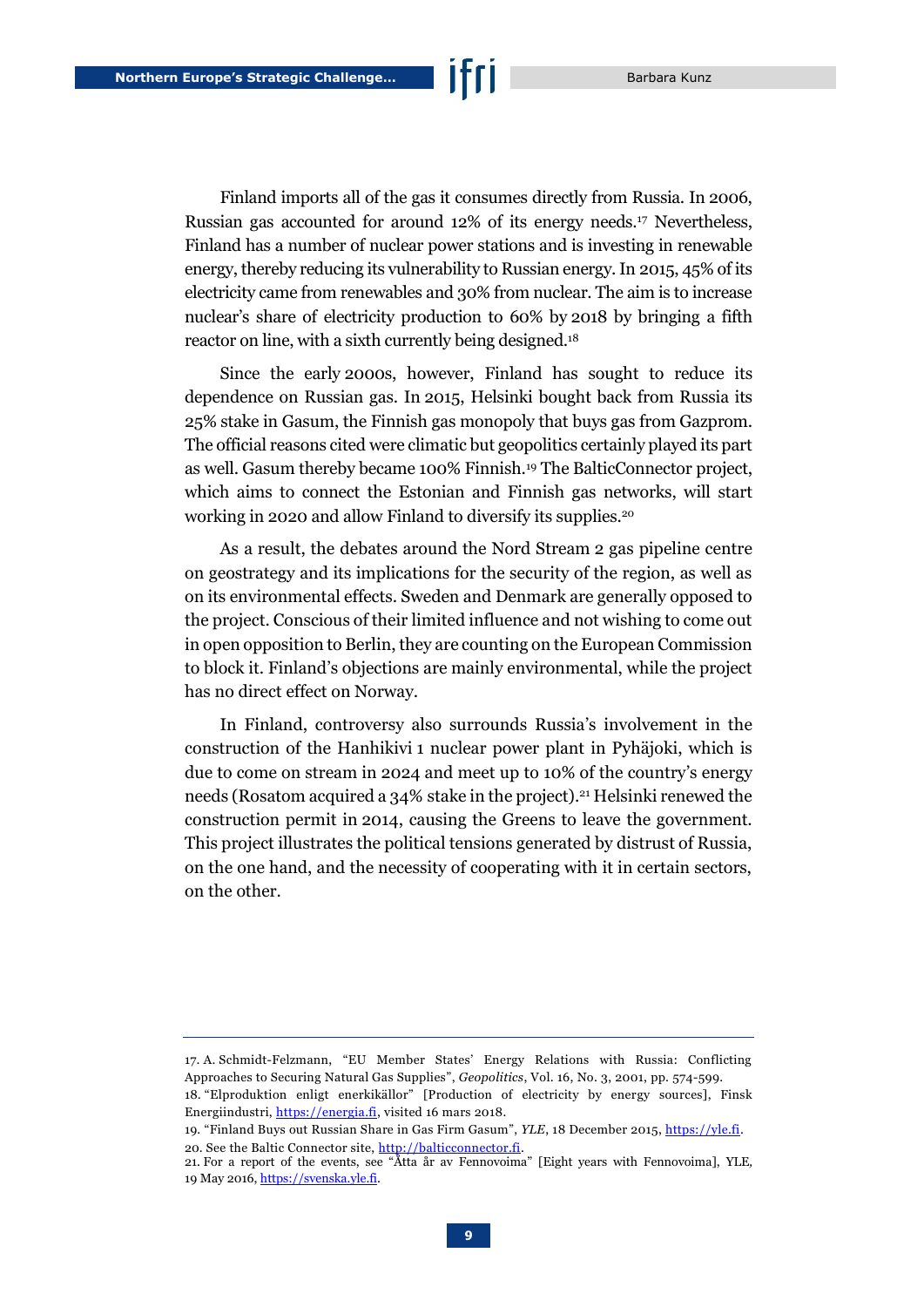## <span id="page-10-0"></span>**The Two Theatres at the Heart of Nordic Concerns: The Baltic and the North Atlantic**

Nordic politicians have been alarmed by Russia's actions in recent years: the large increase in its defence budget, its change of posture in the High North and Kaliningrad, the scenarios underlying its Zapad military exercises, air and maritime<sup>22</sup> incidents, and also Russian officials' (including the Russian ambassador to Stockholm) repeated warnings to Finland and Sweden not to join NATO. They now perceive containing the Russian threat to be a priority when it comes to external security. The Nordic states have differing priorities, as their attention is now focused on two theatres, namely the Baltic and the Arctic/North Atlantic.

#### **The Baltic**

Tensions in the Baltic Sea region precede Russia's annexation of Crimea in 2014. In 2013, for instance, Russian aircraft deliberately violated Swedish airspace.<sup>23</sup> The Nordic countries are less worried about a "classic" invasion of their own territories than a repeat of the Ukraine scenario whereby irregular Russian forces enter a Baltic state, triggering article 5 of the Washington Treaty. The risk that an intrusion by Russian aircraft into their airspace could lead to military escalation is even higher on the agenda. Equally, Russia might try to seize control of strategic territory such as the Åland islands or Gotland. In all these scenarios, the territory of a non-NATO member, Sweden, assumes crucial importance by virtue of its geostrategic position.

Due to the geographic location of the Baltic States, NATO's capacity to defend them is central to the debate. In time of war, NATO troops' access in the Baltic Sea Region would be crucial<sup>24</sup>, with potential Russian "anti-

<sup>22.</sup> "Navy Ship Encounters Aggressive Russian Aircraft in Baltic Sea", US Department of Defense, 13 April 2016, [www.defense.gov.](https://www.defense.gov/News/Article/Article/720536/navy-ship-encounters-aggressive-russian-aircraft-in-baltic-sea/)

<sup>23.</sup> See, for example, "The Secretary General's Annual Report 2015", NATO, 2015, p. 21[, www.nato.int.](https://www.nato.int/nato_static_fl2014/assets/pdf/pdf_2016_01/20160128_SG_AnnualReport_2015_en.pdf)

<sup>24.</sup> For instance, see E. Lucas, "The Coming Storm", *Baltic Sea Security Report*, Washington D.C., CEPA, 2015; D. Shlapak and M. Johnson, "Reinforcing Deterrence on NATO's Eastern Flank: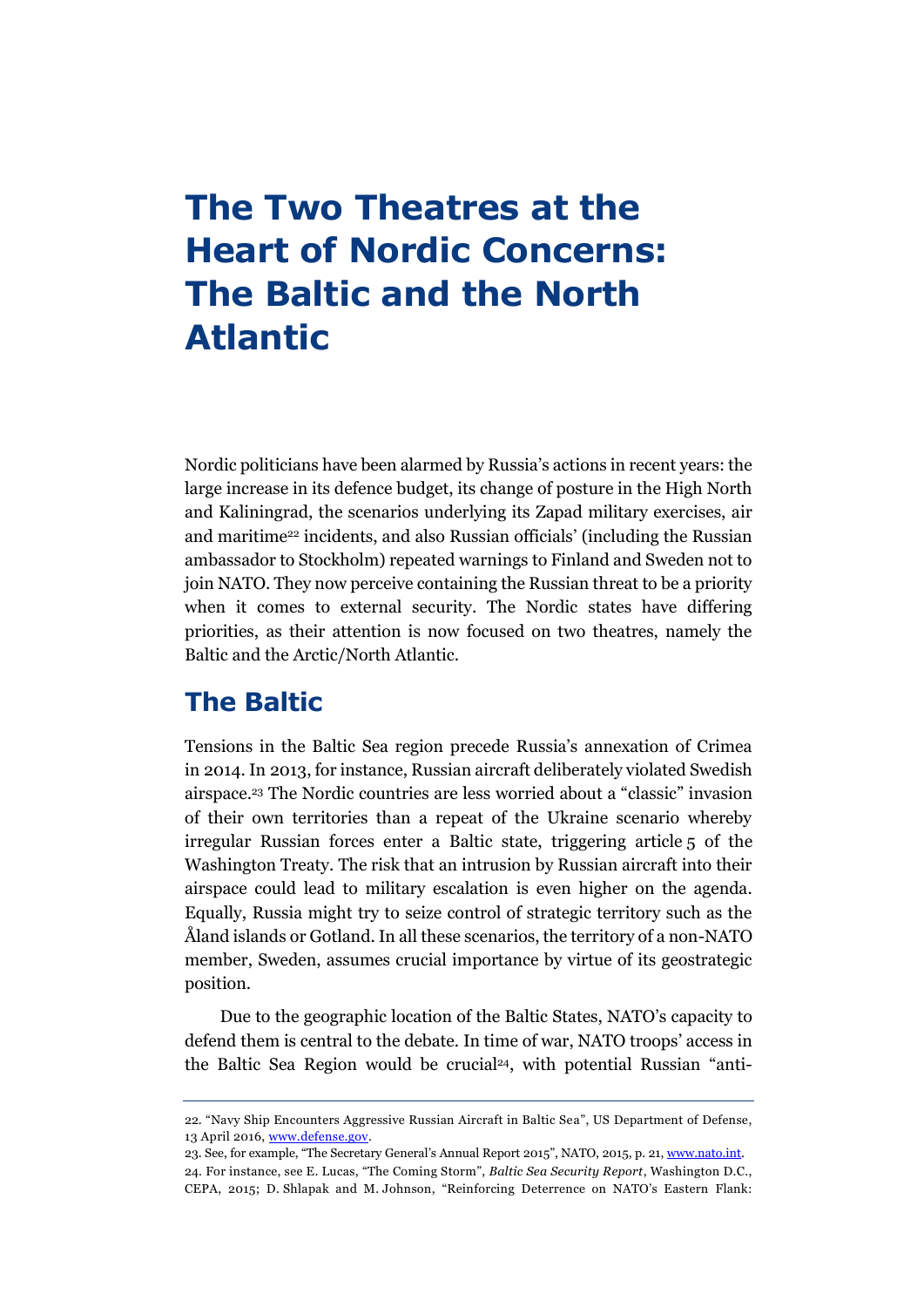access" (A2AD) strategies playing a central role in NATO thinking. The Baltic is Sweden's and Finland's regional priority and, to a lesser extent, Denmark's. What is more, the bulk of NATO activity in Europe is taking place in the Baltic, principally the *Enhanced Forward Presence* in the Baltic States and Poland.

#### **The Arctic and North Atlantic**

No agreed definition of this region currently exists. By the "Arctic", one generally means the area inside the Arctic Circle shared among the eight member states of the Arctic Council. Of these eight countries, five border the maritime zone of the Greenland and Barents Seas, which is to say the North Atlantic. It is this area that is at the root of Nordic security concerns. Amongst the Nordic countries, Norway and Denmark (Greenland) feature among the five states possessing territories in the Arctic Ocean, where they also sustain a military presence (the other three being the United States, Canada and Russia). Sweden and Finland have territory north of the Arctic Circle, of course, but they are not present in the North Atlantic. The Arctic is often described as being relatively sheltered from tensions between Russia and the West: states with Arctic coastlines have a common interest in continuing to cooperate pragmatically in "apolitical" areas like search and rescue at sea, fishing or environmental issues. Consequently, the region is not regarded as a potential source of military confrontation, although it could see clashes if a conflict between Russia and the West were to break out elsewhere in the world.

The region plays a crucial role in Russian military strategy, first and foremost for nuclear deterrence. Moscow also bases its military strategy on the idea of a "bastion" which seeks to control the waters and airspace around it to prevent an adversary from entering them in order to transfer troops or provide supplies. A2AD is therefore once more at the heart of the scenarios being considered. If Moscow for example managed to block the "GIUK" (Greenland, Iceland, Great Britain) gap, Norway would find itself behind enemy lines and the United States would be unable to come to its aid.

Nevertheless, the region is not a priority for NATO, which does not currently have a specific policy for the High North. Oslo is calling for NATO to do more, notably by changing its maritime posture and by stepping up the

Wargaming the Defense of the Baltics", RAND Corporation, 2016, [www.rand.org;](http://www.rand.org/pubs/research_reports/RR1253.html) M. McNamara, "Securing the Nordic-Baltic Region", *NATO Review*, 2016, [www.nato.int;](http://www.nato.int/docu/review/2016/Also-in-2016/security-baltic-defense-nato/EN/index.htm) W. Clark, J. Luik, E. Ramms and R. Shireff, "Closing NATO's Baltic Gap", International Centre for Defence and Security, 2016[, www.icds.ee.](http://www.icds.ee/fileadmin/media/icds.ee/failid/ICDS_Report-Closing_NATO_s_Baltic_Gap.pdf)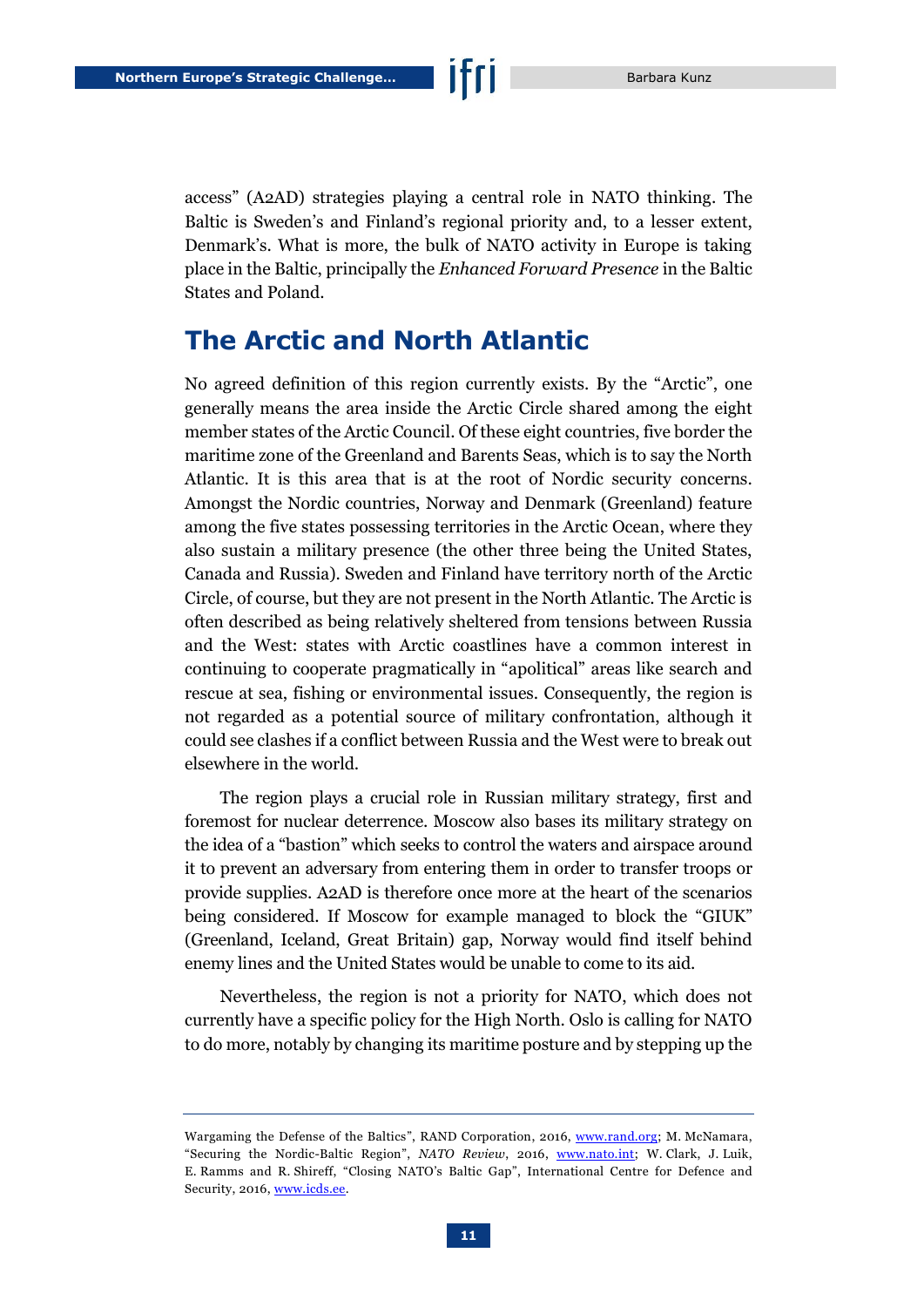maritime capabilities of NATO and its members.<sup>25</sup> Norway's position is at odds with that of its allies, including Denmark, which fear that doing so could exacerbate tension with Russia. Copenhagen does not envisage an "immediate operational role for NATO in the Arctic" but nor does it exclude the possibility that this role might change if the threat were to evolve.<sup>26</sup> At a meeting on 8 November 2017, NATO Defence Ministers decided to change NATO's Command Structure. NATO gained an Atlantic Command which will ensure that sea lines of communication between Europe and the United States remain open.<sup>27</sup>

<sup>25.</sup> I. Eriksen Søreide, "NATO and the North Atlantic: Revitalizing Collective Defense and the Maritime Domain", *PRIS,* Vol. 6, No. 2*,* Norwegian Government, 18 July 2016[, www.regjeringen.no.](https://www.regjeringen.no/no/aktuelt/prism/id2508886/)

<sup>26.</sup> "Sikkerhetspolitisk redogørelse om udviklingen i Arktis" [Security policy analysis of developments in the Arctic on security policy], Danish Ministry of Defence, 25 February 2016, p. 18, [www.fmn.dk;](http://www.fmn.dk/nyheder/Documents/arktis-analyse/bilag2-Sikkerhedspolitisk-redegoerelse-om-udviklingen-i-arktis.pdf) interviews with Danish officials, October 2017.

<sup>27.</sup> "Press Conference by NATO Secretary General Jens Stoltenberg Following the Meeting of the North Atlantic Council at the Level of Defence Ministers", NATO, 8 November 2017[, www.nato.int.](https://www.nato.int/cps/en/natohq/opinions_148417.htm)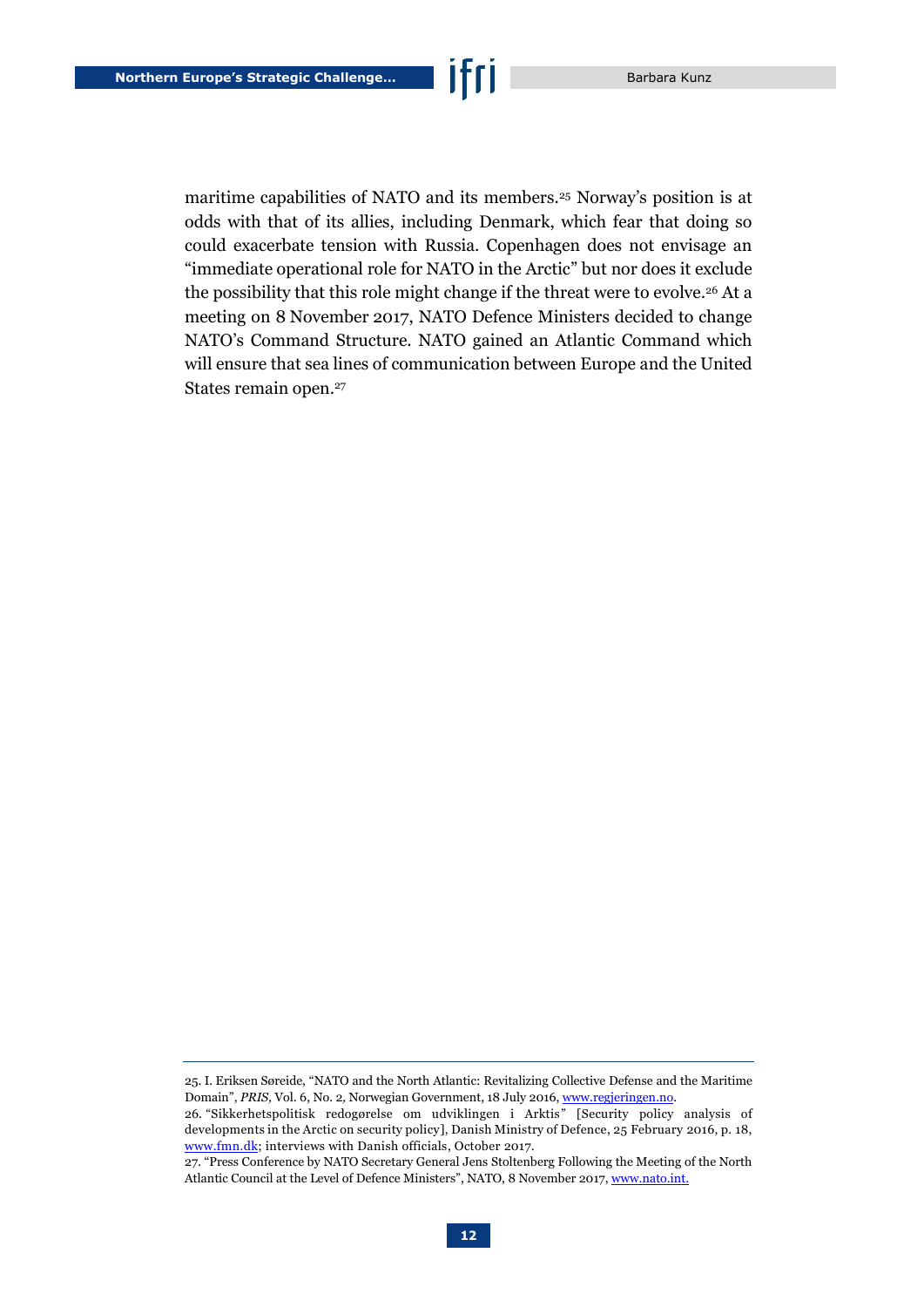### <span id="page-13-0"></span>**Credible Deterrence and Bolstered Military Capabilities**

The deterioration in the strategic environment is having direct effects on national defence policies. After years of foreign operations that shaped planning and defence policy, national defence is back at the centre of attention, a shift confirmed by various doctrinal documents adopted at national levels since 2014.

The strategies of Norway and Denmark are rooted within a NATO context and consist of defending part of their territory until allied reinforcements arrive. Sweden's approach is similar even though it is not a NATO member. Sweden began to revert back to territorial defence in 2015 and now relies on a "threshold effect" <sup>28</sup> which means making an attack on Sweden too costly in the eyes of an adversary. Such deterrence depends on Sweden's ability to defend its territorial integrity, "alone or with others". 29

Likewise, Norway has always insisted that collective defence based on article 5 of the Treaty of Washington should be treated as a priority within NATO, even during the 1990s and 2000s when NATO concentrated mainly on crisis management, as in Yugoslavia and Afghanistan. In response to the war in Georgia in 2008, Norway circulated the "Core Area Initiative", a "non-paper" which aimed to correct the error–from the Norwegian point of view–of focusing exclusively on crisis management to the detriment of collective defence.<sup>30</sup> It is no accident then that the triannual exercise Trident Juncture will take place in Norway this year and be based on an article 5 type scenario. According to its latest Defence law, Norway should "be able to manage security crises, terrorist attacks and assaults of a certain size, and maintain sufficient forces to allow us to counter an adversary across all domains for a period of time. This ability, combined with an unambiguous commitment by allies to support us, will serve to deter a potential adversary". 31

<sup>28.</sup> "Visionen" [The Vision], Swedish Armed Forces[, www.forsvarsmakten.se.](http://www.forsvarsmakten.se/sv/om-myndigheten/vara-varderingar/vision/)

<sup>29.</sup> "Militärstrategisk doktrin" [Doctrine of Military Strategy], Swedish Armed Forces, p. 33, [www.forsvarsmakten.se.](http://www.forsvarsmakten.se/siteassets/4-om-myndigheten/dokumentfiler/doktriner/militarstrategisk-doktrin-2016-ny.pdf)

<sup>30.</sup> "Om samarbeidet i Nato 2008" [On Cooperation in NATO 2008], St.meld.nr. 38 (2008-2009), Norwegian Government, 15 May 2009[, www.regjeringen.no.](https://www.regjeringen.no/no/dokumenter/stmeld-nr-38-2008-2009-/id561589/sec1)

<sup>31.</sup> "Kampkraft og bærekraft. Iverksettingsbrev till forsvarssektoren for langtidsperioden 2017-2020" [Fighting force and capacity for resistance. Implementation letter for the defence sector over the period 2017-2020], Norwegian Government, p. 15[, www.regjeringen.no](https://www.regjeringen.no/globalassets/departementene/fd/dokumenter/rapporter-og-regelverk/2016-12-20-u-ivb-ltp-2017-2020.pdf).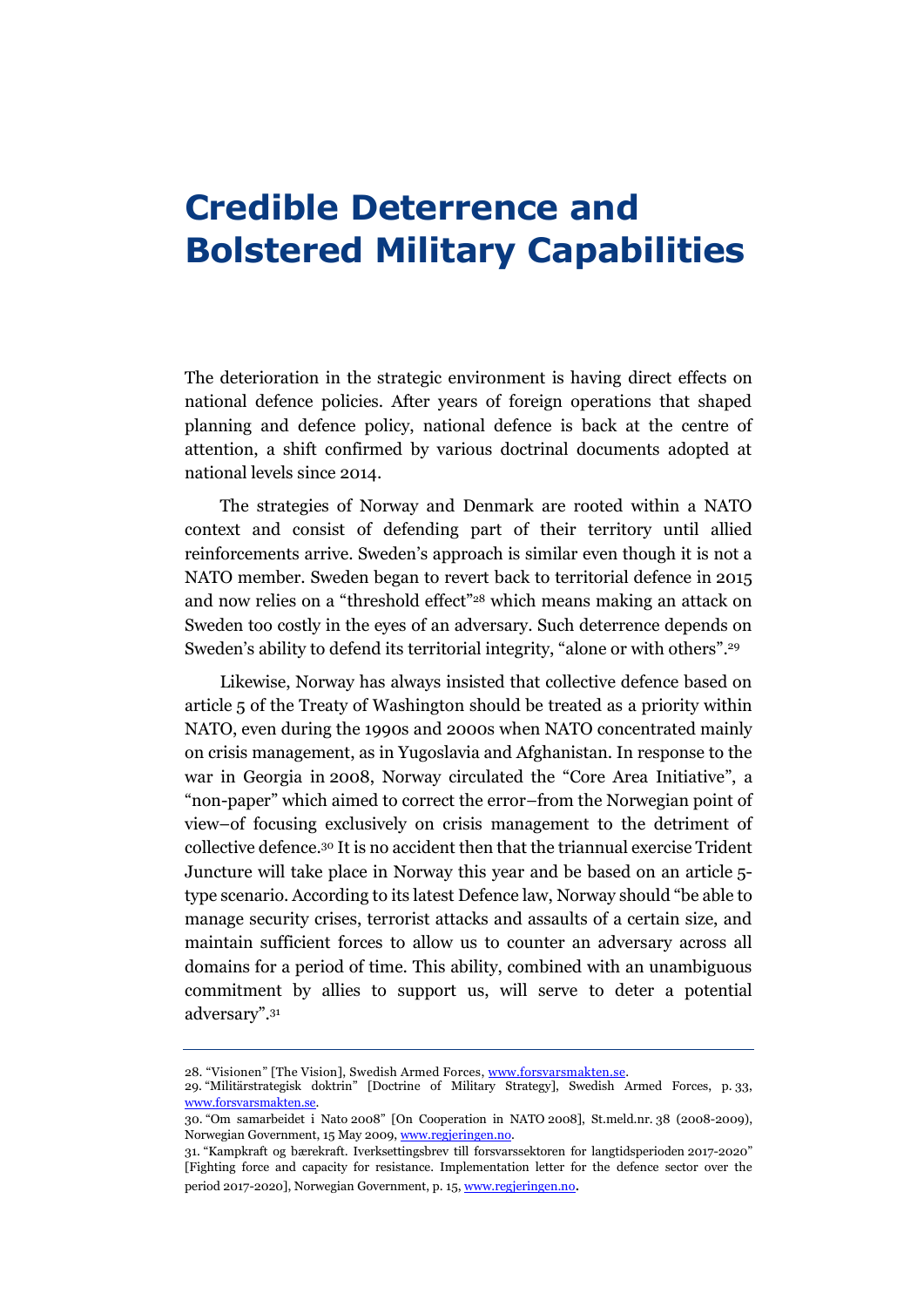According to the Danish Defence Agreement for 2018-2023, Denmark's number one priority is to increase the country's contribution to NATO deterrence and collective defence. In the event of a crisis in the Baltic, Denmark would not only have to defend the Baltic states but would also host NATO troops on its territory.<sup>32</sup>

Finland's approach is different. Since it never believed that the threat from Russia had disappeared, Finland maintained a more "classical" military based on universal military service and reserves. It seeks to maintain its ability to defend the whole of its territory alone.<sup>33</sup>

Despite the return of territorial defence, however, none of the Nordic countries has excluded itself from participating in external operations.

#### **Large-scale investment programmes**

After years if not decades of chronic under-investment (with the exception of Finland), the Nordic countries are now improving their defence capabilities. The political dimension of this increased investment should not be underestimated, as these investments also represent a display of goodwill, primarily intended for their American ally. The security situation in Northern Europe, the anti-access scenarios that are underwriting military planning and the strategies that are being devised to counter them all call for advanced air and maritime capabilities as a matter of priority.

Norway has decided to buy 52 F-35 fighter aircraft by 2025, the biggest defence investment in Norway's history.<sup>34</sup> Oslo is also concentrating on the High North and is investing in materiel that allows it to further improve surveillance of what Russia is up to in the region. The replacement of Ula submarines is another large programme, as is the acquisition of three new coast-guard ships. Norway is also investing in five P-8 Poseidon maritime surveillance aircraft.<sup>35</sup> On the basis of a report commissioned by the Chief of the Defence Staff about the future role of the army (a question that was postponed during the debates surrounding the defence law in the absence of

<sup>32.</sup> "Danish Defence Agreement 2018-2023", Danish Defence Ministry, 28 January 2018[, www.fmn.dk.](http://www.fmn.dk/temaer/forsvarsforlig/Documents/danish-defence-agreement-2018-2023-pdfa.pdf) 33. "Government's Defence Report", document 7, Finnish Ministry of Defence, 2017, [www.defmin.fi,](http://www.defmin.fi/files/3688/J07_2017_Governments_Defence_Report_Eng_PLM_160217.pdf)  p. 21.

<sup>34.</sup> See "Kampfly til Forsvaret" [Combat aircraft for the Armed Forces], Norwegian Government, [www.regjeringen.no.](https://www.regjeringen.no/no/tema/forsvar/innsikt/kampfly/id474117/) At present, the parliament has authorised the government to purchase 40 aircraft. The first three arrived in Norway in November 2017 while seven others are in the United States while the crews undergo training.

<sup>35.</sup> "Norge har inngått kontrakt om kjøp av fem nye P-8A Poseidon maritime patruljefly" [Norway has signed contracts to buy five new P-8A Poseidon maritime patrol aircraft], Norwegian Government, 29 March 2017[, www.regjeringen.no.](https://www.regjeringen.no/no/tema/forsvar/p-8a-poseidon/p-8a-poseidon/norge-har-inngatt-kontrakt-om-kjop-av-fem-nye-p-8a-poseidon-maritime-patruljefly/id2545872/) The United States and Great Britain operate the same type of aircraft. The goal is therefore to cooperate with the US and UK to greatly improve surveillance of Russian activities in the Arctic Ocean.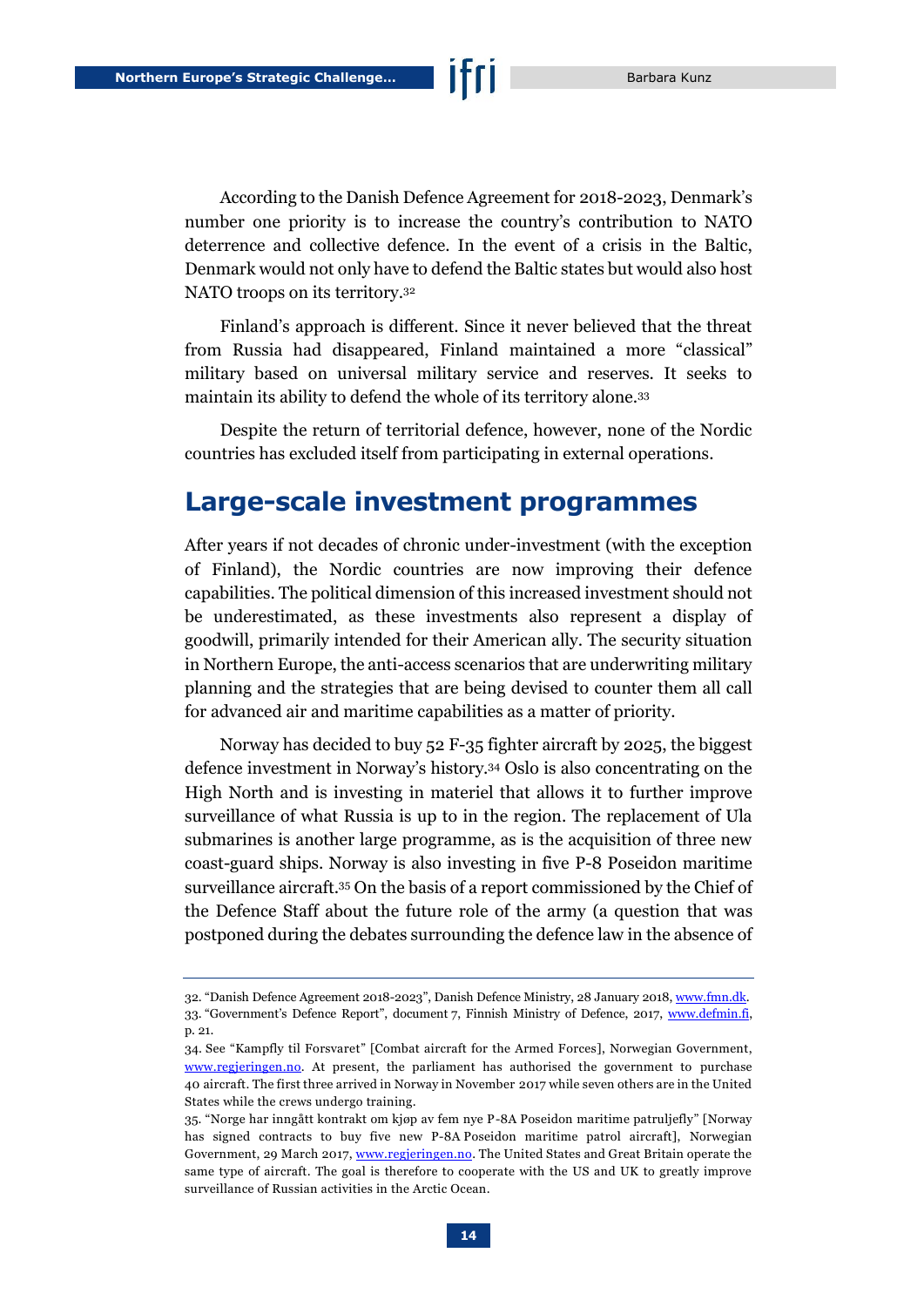a political consensus before the election), the Ministry of Defence put forward the government's proposals in October 2017: more mobile and reactive ground forces that are more active in the North.<sup>36</sup> This debate goes beyond military affairs: apart from regional policy, it also touches on the Heimevernet (home guard), which is a sensitive topic politically because of the public's attachment to this institution.

Having decided to buy 27 F-35 aircraft in 2016, Copenhagen intends to invest in its air and naval capabilities and is looking, in particular, to equip its frigates with short and medium-range air defence missiles, sonars and anti-submarine torpedoes.

In Sweden, increasing defence capabilities has been declared "by far the most important task". <sup>37</sup> Sweden's willingness to bring an end to chronic under-investment in its armed forces is dictated by the re-emergence of a potential Russian threat. The armed forces' return to Gotland should be understood in the same context. Sweden is planning to make sizeable investments, particularly in medium-range air defence capabilities. It announced in November 2017 that it had chosen the American system instead of the SAMP/T equivalent produced by France and Italy. It intends to buy 24 Archer artillery systems and two A26 submarines, as well as antisubmarine warfare (ASW) capabilities. Sweden will also modernise existing systems (such as 262 Strf 90 combat vehicles and 88 Stridsvagn–122 tanks, two Gotland submarines and two Gävle corvettes). Sweden also ordered 60 multirole Jas 39E aircraft in 2014, the first division of which will become operational in 2023.

Even though its two biggest projects have yet to be integrated into current spending programmes, Helsinki is also planning to buy multi-role fighter aircraft for its Air Force by 2025 (the final decision has not yet been taken). Under the "Squadron 2020" programme, its current ships are due to be replaced with four corvettes by 2020, the corvettes being designed and built by Rauma Marine Constructions. Meanwhile, the number of men who can be mobilised is increasing from 250,000 to 280,000.<sup>38</sup>

<sup>36.</sup> See "Utredning av landmakten" [Analysis of the Army], Norwegian armed forces, [https://forsvaret.no.](https://forsvaret.no/landmakt) Also see "En styrket landmakt" [A stronger army], *Aftenposten*, 13 October 2017[, www.dagbladet.no.](https://www.dagbladet.no/kultur/en-styrket-landmakt/68786738)

<sup>37.</sup> "Försvarspolitisk inriktning. Sveriges försvar (2016-2020)" [Defence Policy Focus. Sweden's Defence (2016-2020)], prop. 2014/15:109, Swedish Government, June 2015, www.regeringen.se

<sup>38.</sup> "Genomförandet av statsrådets försvarsredogörelse har inlets" [The implementation of the government's defence report has started], Finnish Defence Ministry, 14 August 2017[, www.defmin.fi.](http://www.defmin.fi/sv/aktuellt/pressmeddelanden?587_m=8660)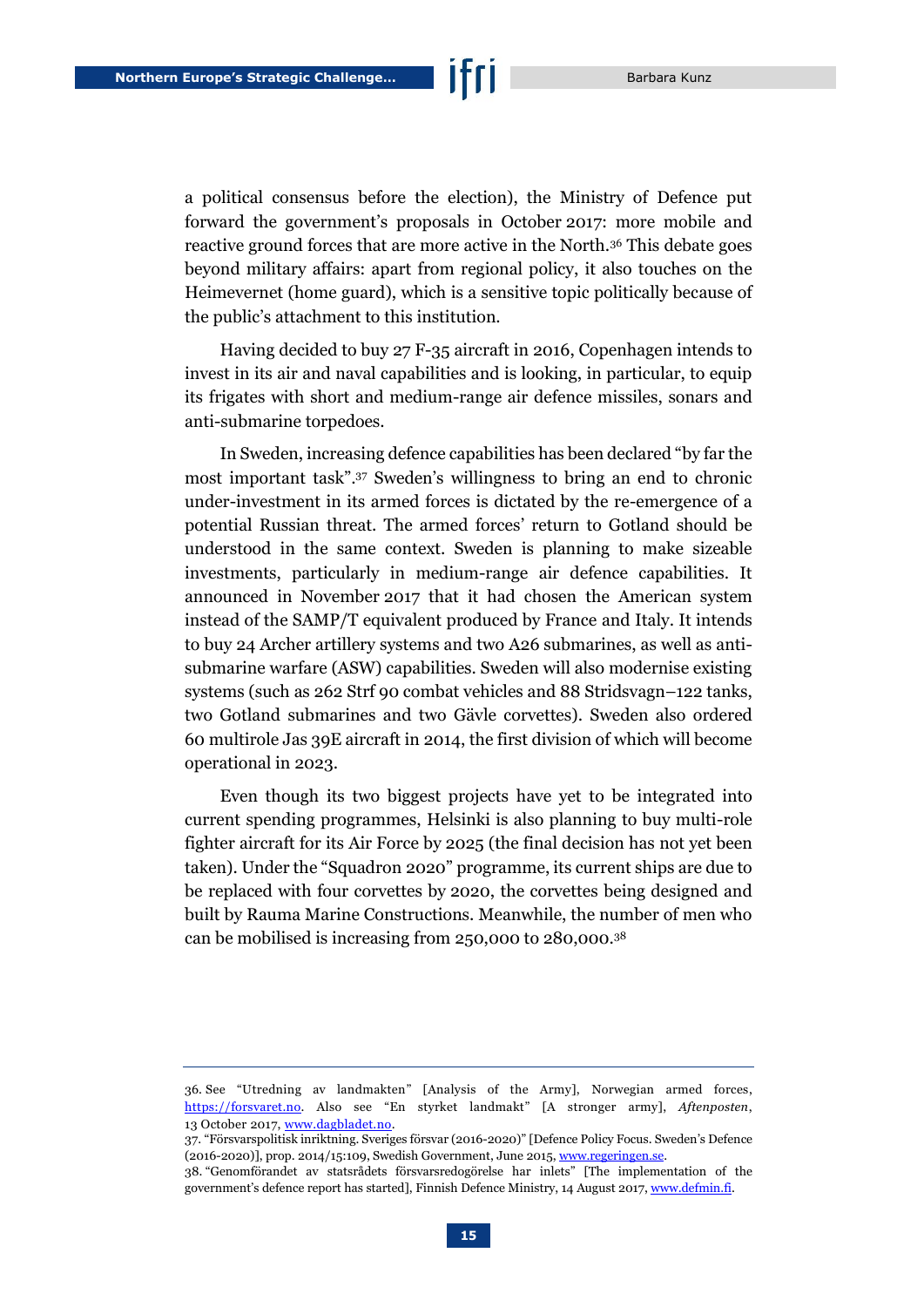#### **Compulsory military service and "total defence 2.0"**

In Sweden, conscription was suspended in 2010, but has been reinstated in a decision that attracted ample media attention and won the support of the population.<sup>39</sup> It stems mainly from the difficulty of recruiting servicemen and probably would not have been taken in a more benign security environment. In January 2018, 4,000 conscripts began their basic military training. Thus, military service is now obligatory in all the Nordic states, the three others having never abandoned it. However, while 80% of young men regularly pass through the army in Finland, the percentage is much lower in the other countries.

Other measures involve updating "total defence" concepts, which were at the heart of the Nordic countries' strategies during the Cold War. The model of "total defence" covers all the activities designed to prepare society for war and has been exported far beyond the North. The idea is that *all* resources, including civilian ones, should be mobilised to defend the nation, whether that be energy supplies and the medical sector or "psychological defence" and the population's willingness to defend the country. Another crucial element of total defence is cyber security and the security of communications and electronic infrastructure.

In response to changes in the strategic environment, the Swedish government took the decision in December 2015 to restart and update the planning process which it had abandoned years earlier.<sup>40</sup> In its latest defence law, meanwhile, Norway also intends to step up its total defence by 2020.<sup>41</sup> In Finland, the concept of total defence never went out of fashion and still constitutes a pillar of national defence.<sup>42</sup> The Danish defence agreement also stresses its importance.

In addition, cyber threats are among the issues that most worry policymakers. The Nordic countries are taking part in three institutions established to counter these threats: the Centre of Excellence for Countering Hybrid Threats (Hybrid CoE) in Helsinki, which is a combined EU-NATO

<sup>39.</sup> "Starkt stöd att införa värnplikt för båda könen" [Assistance for implementing universal military service for both sexes], *Dagens Nyheter*, 1 April 2016[, www.dn.se.](http://www.dn.se/nyheter/sverige/starkt-stod-att-infora-varnplikt-for-bada-konen/)

<sup>40</sup>. "Uppdrag till Försvarsmakten och Myndigheten för samhällsskydd och beredskap avseende totalförsvarsplanering" [Mission for the Armed Forces and the Authority for civil protection and preparations for civil defence planning], Regeringsbeslut 5, Fö2015/09/16/MFI, Swedish Government, 10 December 2015[, www.regeringen.se.](http://www.regeringen.se/4ab3dd/globalassets/regeringen/dokument/forsvarsdepartementet/regeringsbeslut/regeingsbeslut-5-2015_12_10-uppdrag-till-forsvarsmakten-och-msb-avseende-totalforsvarsplanering.pdf) Also see B. Körlof, "Uppbygnad av det civila försvaret – på nytt !" [Implementing the revived civil defence], *Kungliga Krigsvetenskapliga Akademins handlingar & tidskrift*, No. 2, 2016, pp. 52-59, [http://kkrva.se.](http://kkrva.se/hot/2016:2/korlof_uppbyggnadav.pdf)

<sup>41.</sup> "Kampkraft og bærekraft", 20 December 2016, p. 17, *op. cit*.

<sup>42. &</sup>quot;Comprehensive national defence", Finnish Ministry of Defence[, www.defmin.fi.](https://www.defmin.fi/en/tasks_and_activities/comprehensive_national_defence)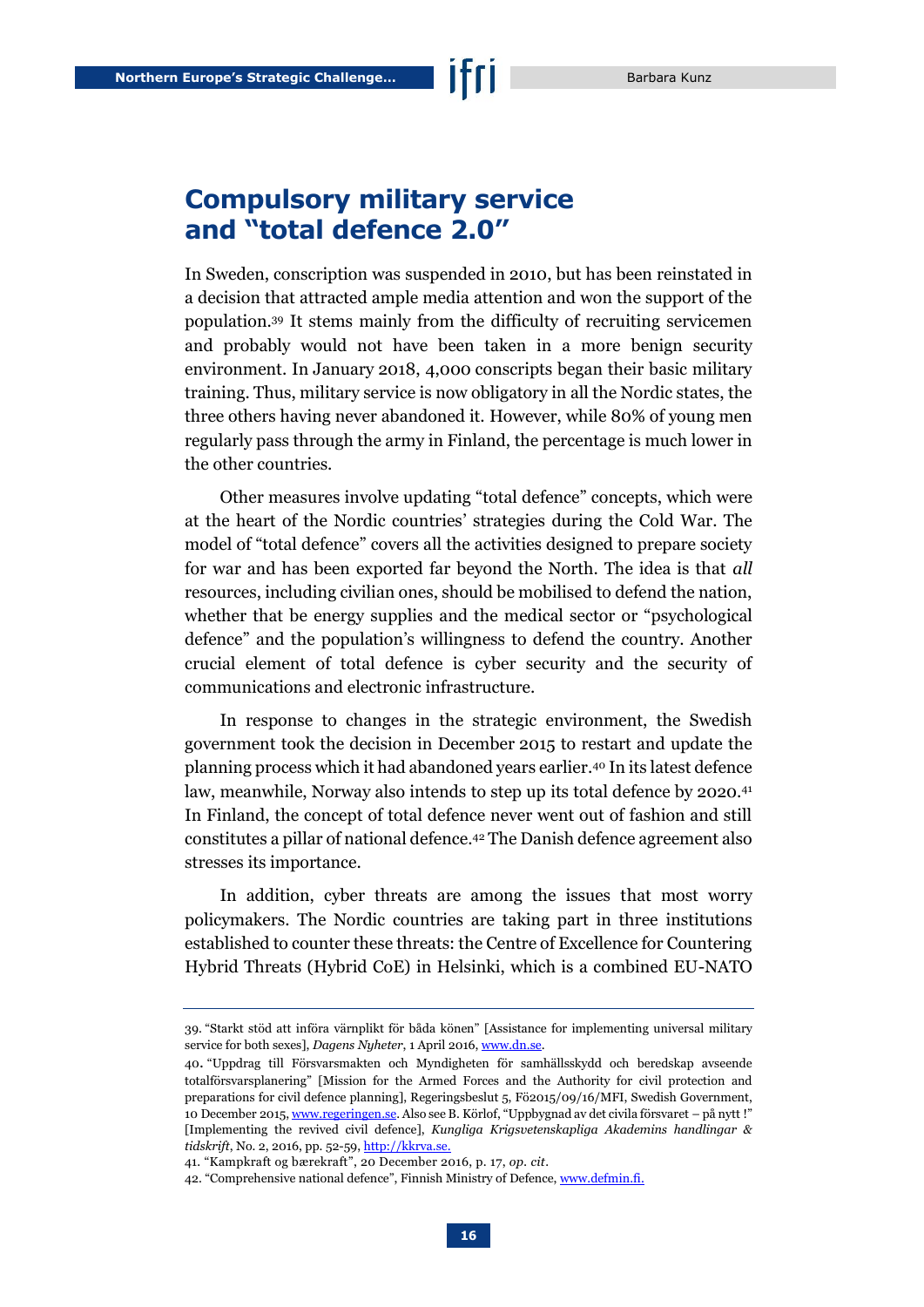institution, as well as two NATO bodies, the Strategic Communications (StratCom) Centre of Excellence in Riga and the NATO Cooperative Cyber Defence Centre of Excellence (CCDCOE) in Tallinn, in which Sweden and Finland also participate.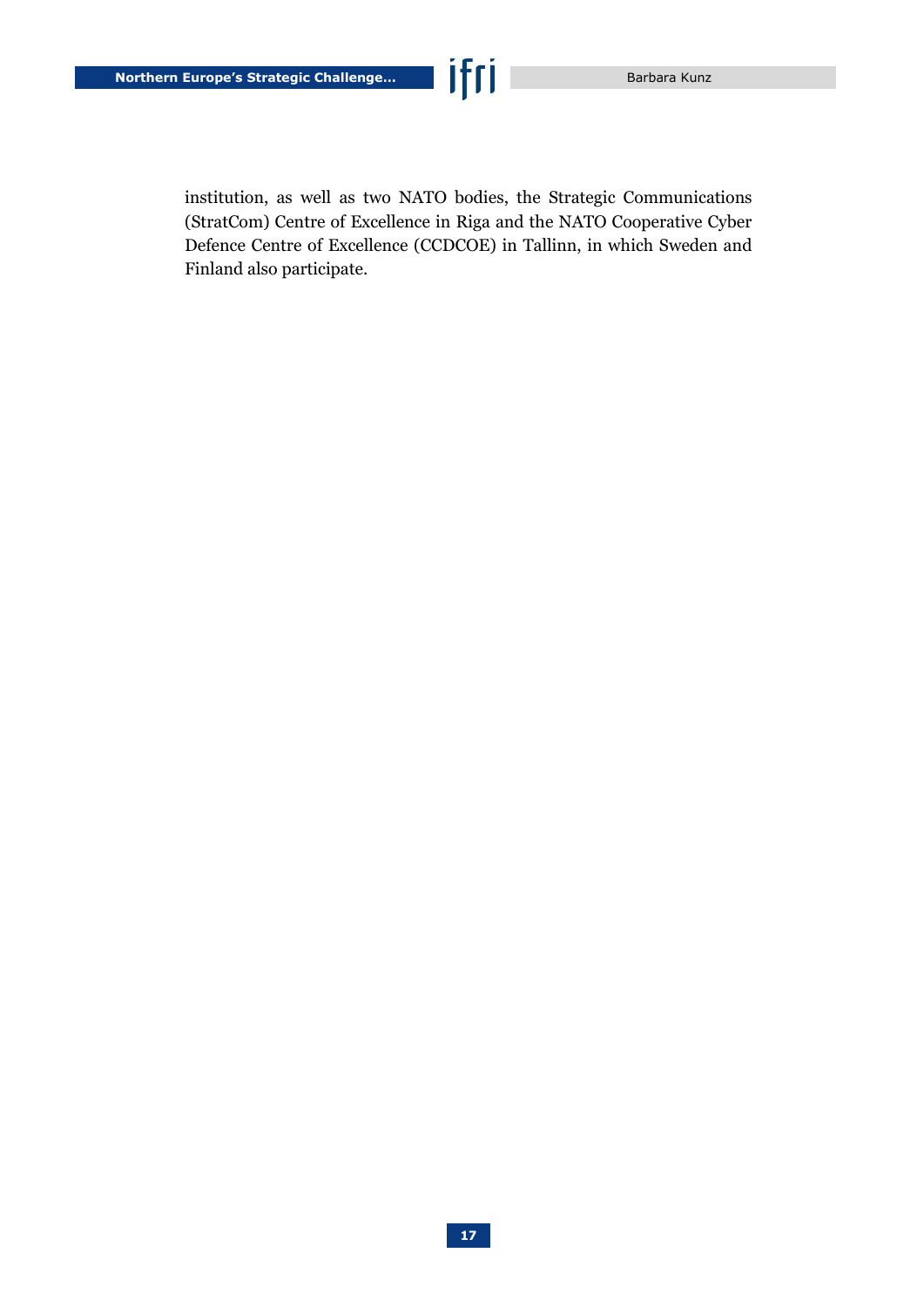### <span id="page-18-0"></span>**Security through International Cooperation**

Bilateral and multilateral defence cooperation is vital for the Nordic countries, which are too small to guarantee their own security alone. Recent efforts aimed at deepening this cooperation follow directly from a reappraisal of the threats they face. Stockholm's approach is more flexible than Helsinki's in terms of military non-alignment, as also shown by the importance placed on external support in its military doctrine.

#### **NATO as the main forum: 29+2**

NATO is back at the centre of the debate about security in Europe. This first and foremost is true for the Baltic Sea region (despite two key countries not being members of the Alliance), while the Arctic, for now, is not at the centre of European concerns. Although they are non-aligned states, Sweden and Finland have traditionally cooperated closely with the Alliance. Members of the Partnership for Peace programme since 1994, they have contributed to many international operations and joined the NATO Response Force in 2008 (Finland) and 2013 (Sweden). The two countries' armed forces are fully interoperable with those of the Alliance. Since NATO is now concentrating once more on collective defence, this cooperation has nevertheless become more complicated. But although non-NATO states are excluded from participating in reassurance measures in the Baltic states, developments in the region are pushing the Alliance, Sweden and Finland to cooperate more closely. During the NATO summit in Newport in 2014, for instance, both Finland and Sweden signed Host Nation Support Agreements with the Alliance. These agreements, which came into force in 2016, aim to create a legal mechanism for NATO forces to operate on Finnish and Swedish territory on the basis of an explicit invitation from the state concerned. Therefore, they do not breach the principle of military nonalignment aiming at neutrality in case of war. The agreement between Sweden and NATO was put to the test for the first time during exercise Aurora 17 (which coincided with Russia's Zapad 2017 exercise), the largest exercise for the Swedish total defence system since 1994.<sup>43</sup> Helsinki recently

<sup>43.</sup> "Swedish Armed Forces Exercise Aurora 17 Will Increase Military Capability", Swedish Government, 13 September 2017[, www.government.se.](http://www.government.se/articles/2017/09/swedish-armed-forces-exercise-aurora-17-will-increase-military-capability/)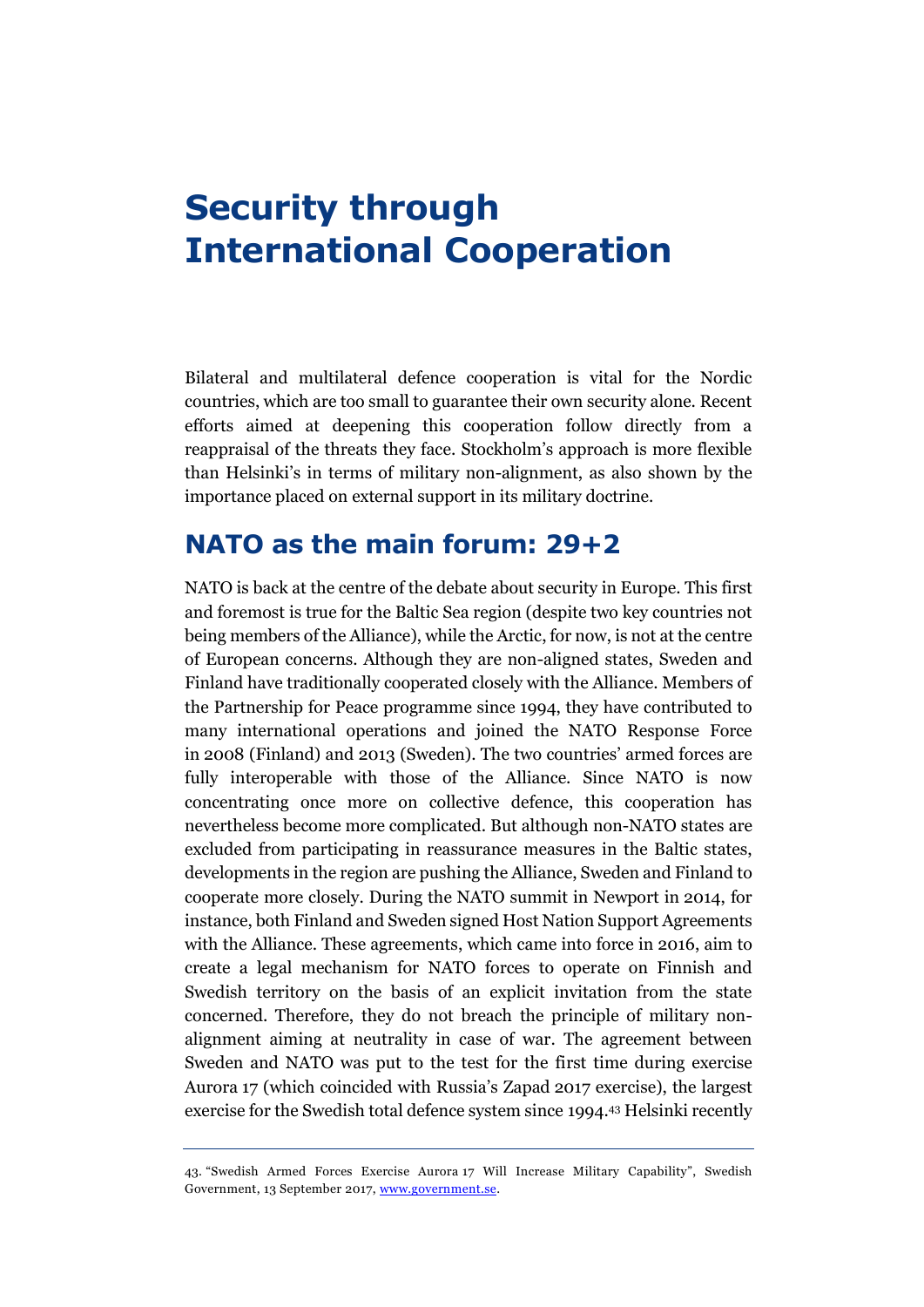announced that it would like to organise a similar exercise around 2020.<sup>44</sup> The two countries also signed an agreement in Newport confirming their participation in the Enhanced Opportunities Partnership, which allows them to cooperate with NATO more closely and on a more *ad hoc* basis. This programme serves as a platform for cooperation focused more specifically on the Baltic in the "29+2" format.<sup>45</sup>

Considering that Sweden, Finland and NATO share interests in the Baltic, Stockholm and Helsinki participate in NATO's *Baltic Sea Process*. NATO's 29 members and these two non-aligned countries cooperate regularly when it comes to political dialogue, exercises, training and the exchange of information. Situational awareness plays a particularly important role. Stockholm and Helsinki took part in all the meetings of NATO Defence and Foreign Ministers in 2016. Members of the Swedish and Finnish governments also took part in the Warsaw summit. And although collective defence, including defence planning, constitutes a "red line" for NATO on the one hand and Sweden and Finland on the other, Stockholm and Helsinki never tire of highlighting its value and underline the unity of effort. 46

Nevertheless, it remains unlikely that they will join the Alliance. Though a debate about NATO membership emerged after the annexation of Crimea, Sweden's red-green government refuses to take the plunge. The Social-Democrats have stayed firm on this issue, which strikes at the heart of national identity. The Finnish government has left itself more wriggleroom and "does not rule out" membership<sup>47</sup>, but has not taken any specific steps to bring it closer. Whether this will change with future elections remains uncertain. In Sweden, the four conservative opposition parties would like to see the country join NATO. Finland's political parties are divided on the question. In both countries, a majority of the public is against membership.<sup>48</sup> The question takes on a different complexion in Sweden than in Finland, however: whereas the Finnish debate by and large revolves around the advantages and disadvantages of membership, national identity is the main issue at stake for Swedes. Since the 1970s, the Social Democrats

<sup>44.</sup> "Finland Making Plans to Host Large-Scale Joint Military Exercises", YLE, 4 November 2017, [https://yle.fi.](https://yle.fi/uutiset/osasto/news/finland_making_plans_to_host_large-scale_joint_military_exercises/9916962)

<sup>45.</sup> Cooperation in a "29+1" format involving only one of the non-aligned Nordic countries also exists but will not be discussed in this paper.

<sup>46.</sup> Interview with officials from the four Nordic countries, October 2017.

<sup>47.</sup> "Lösningar för Finland. Strategiskt programm för statsminister Juha Sipiläs regering" [Solutions for Finland. Strategic programme for the government of Prime Minister Juha Sipilä], Finnish Government, 29 May 2015, p. 36[, https://vnk.fi.](https://vnk.fi/julkaisu?pubid=6406)

<sup>48.</sup> In November 2017, 59% of Finns were against membership. In July 2017, 43% of Swedes were of the same opinion (32% being in favour of membership). See "Poll: 59% of Finns Opposed to Joining NATO", YLE, 5 November 2017, [https://yle.fi;](https://yle.fi/uutiset/osasto/news/poll_59_of_finns_opposed_to_joining_nato/9917418) "Bara var tredje vill att Sverige går med i Nato" [Only one in three people want Sweden to join NATO], SVT, 3 July 2017, [www.svt.se.](https://www.svt.se/nyheter/inrikes/bara-var-tredje-vill-att-sverige-gar-med-i-nato-fragan-politiskt-dod)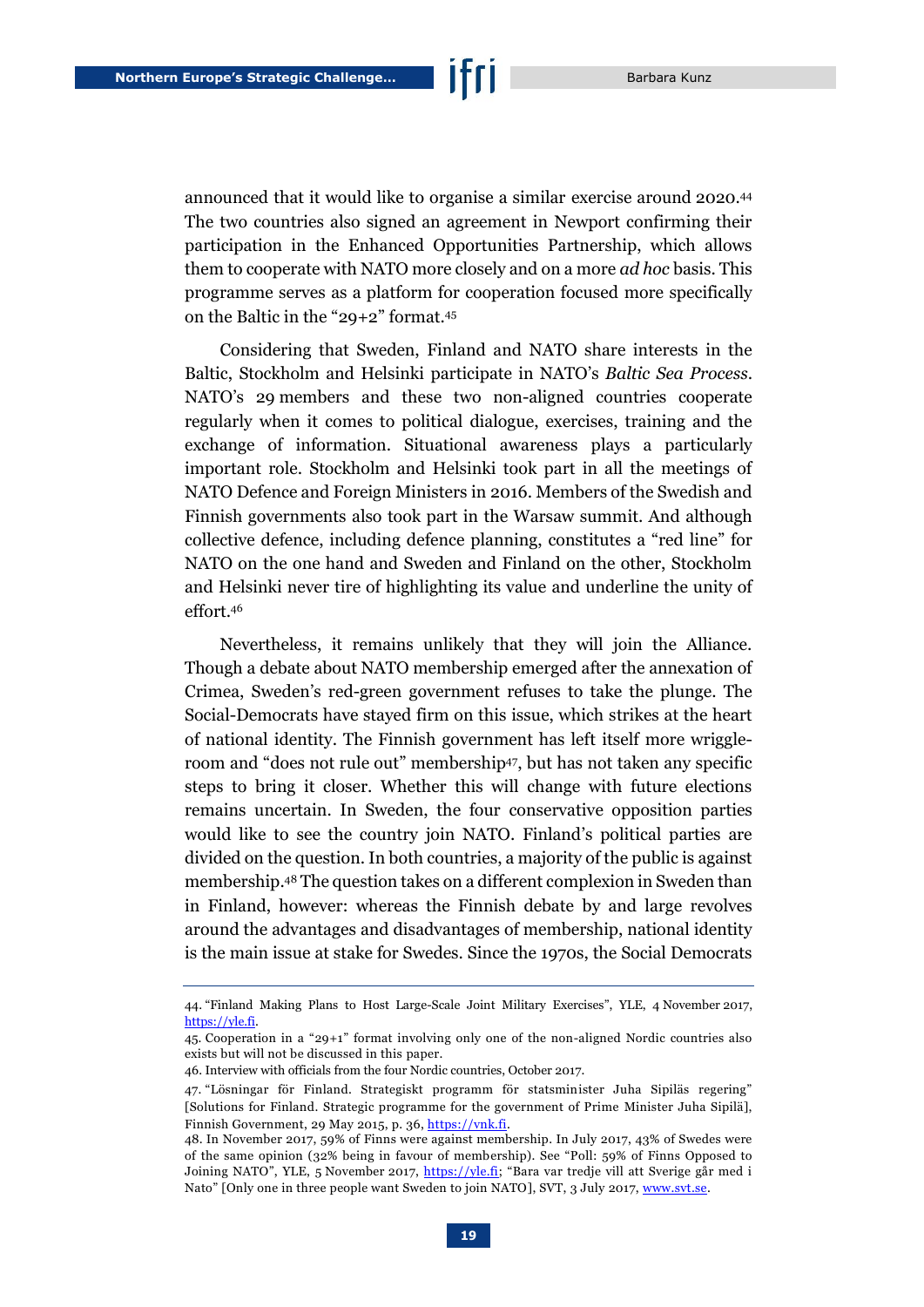have advanced the notion of Sweden as a neutral and "moral great power", something that would somehow be incompatible with Sweden joining a military alliance. This notion is dear to much of the population and is therefore an obstacle to membership. Moscow makes no bones about wanting Finland and Sweden to remain non-aligned. For example, in an interview with Sweden's largest paper, the Russian ambassador Viktor Tatarintsev warned that:

> "[If Sweden were to join NATO], Putin pointed out that there would be consequences: Russia would be forced to take military counter-measures and to reorient its forces and its missiles. Any country that joins NATO should be conscious of the risks it is exposing itself to." 49

Whatever happens, membership of NATO would require close coordination between Stockholm and Helsinki. Since the two countries' security is inextricably linked, Nordic solidarity should prevent either of the two governments from going it alone.

#### **Washington as the indispensable partner**

The Nordic countries are united by a single conviction: in case of a major crisis, their survival depends on the United States. The bilateral relationship with the USA is therefore even more important than NATO. Both Norway and Denmark, which benefit from Article 5 guarantees, and the two unaligned countries are looking for stronger trans-Atlantic cooperation.

The United States played an important role in Northern Europe well before the annexation of Crimea. For example, the E-PINE (Enhanced Partnership for Northern Europe) network was established in 2003 to continue dialogue between Washington and North and North-Eastern European nations after the initial objective had been met–supporting the Baltic states in their defence transition and into NATO. The European Deterrence Initiative (formerly the European Reassurance Initiative) illustrates the United Sates' willingness to engage in the current context. As for the High North, the Arctic Security Forces Roundtable launched by the US's European Command offers a forum to discuss the security challenges faced by the Arctic nations. Exercises with US participation aimed at improving interoperability took place in the past within the framework of NORDEFCO (Nordic Defence Cooperation). In May 2016, at a summit of

<sup>49.</sup> M. Winiarski, "Rysslands ambassadör. Vi har gjort allt för att starta en dialog" [Russian Ambassador: we have done everything to start a dialogue], *Dagens nyheter*, 18 June 2015, [www.dn.se.](http://www.dn.se/nyheter/sverige/rysslands-ambassador-vi-har-gjort-allt-for-att-starta-en-dialog)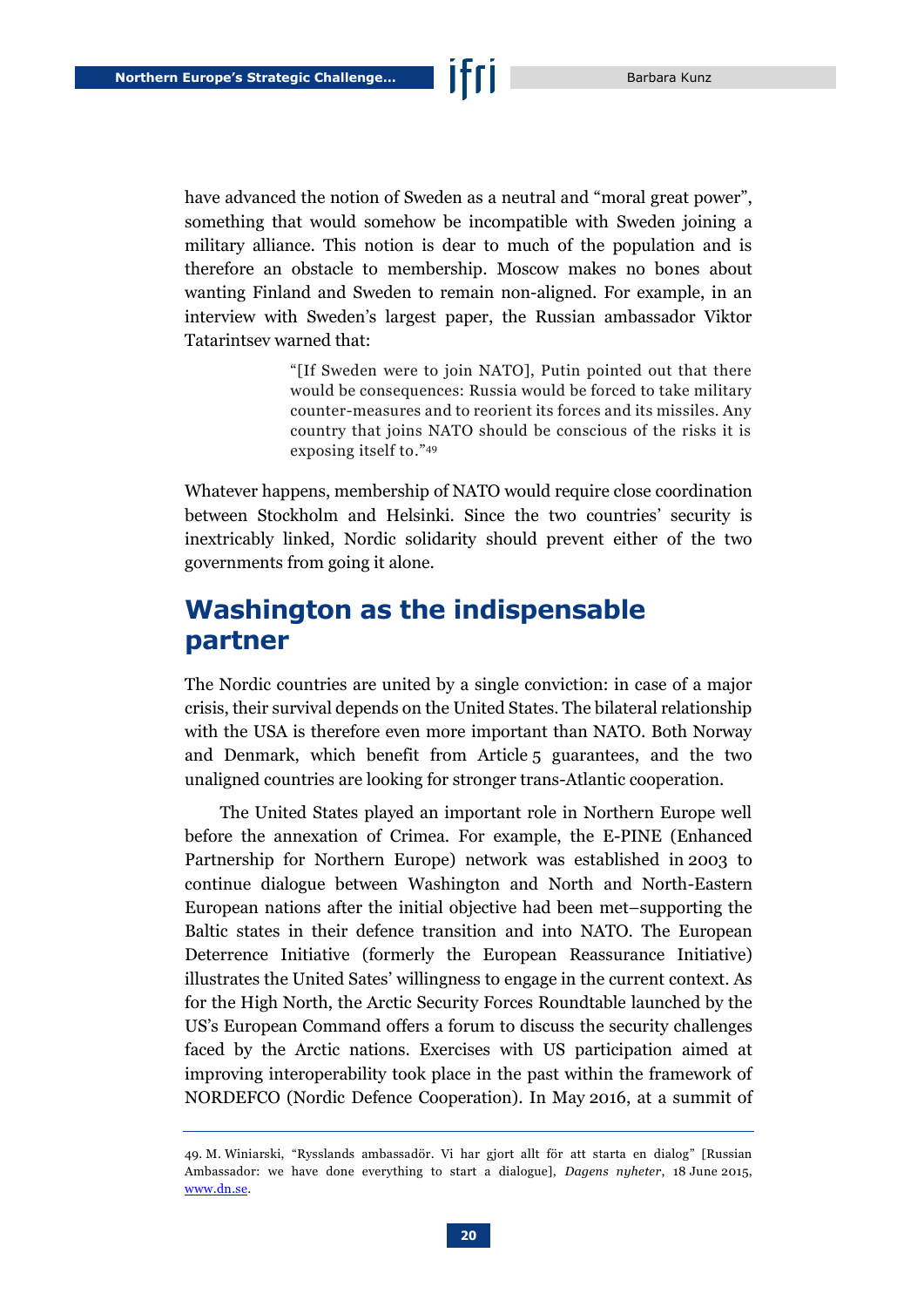Nordic and American leaders, Washington and the five Nordic countries reaffirmed the importance of "29+2" cooperation in a NATO framework. 50 Finally, the US Defence Secretary James Mattis took part in several meetings with Nordic leaders in November 2017, including a meeting with *Northern Group<sup>51</sup>* Defence Ministers. All this comes on top of bilateral contact between Washington and the various Nordic governments, as well as trilateral dialogue between the US, Sweden and Finland.

Despite disagreements about a number of issues in the wake of the Cold War (anti-personnel mines, the Iraq War, the recognition of Hamas, the US missile defence shield), relations between Norway and the United States are excellent in general. In 2017, James Mattis characterised Oslo as an important ally of the United States and NATO and commended Norway for its role in military cooperation in the North, as well as in Afghanistan and the fight against Daesh.<sup>52</sup> Since 1981, the US Marine Corps has prepositioned materiel in Norway as part of the Marine Corps Prepositioning Program-Norway and the Norwegian government hopes build on these arrangements. <sup>53</sup> Since January 2017, American troops have been stationed at Værnes base near Trondheim on "permanent rotation". Their deployment marks an important development in relation to the "*norsk basepolitikk*" ("Norwegian policy on military bases") adopted in 1949, whereby Oslo undertook not to allow foreign forces to establish military bases on its soil so long as the country was not threatened. This deployment has provoked debate: while the government insists that it is not permanent, others regard it as a break with traditional Norwegian policy and a needless provocation of Moscow.<sup>54</sup> Exchange of information is at the heart of the cooperation between Oslo and Washington, with Norway's geographical position allowing it to follow up close Russia's military activity in the High North. Lastly, a joint study is being carried out by the Norwegian Defence Research Institute and the US Missile Defence Agency into NATO's missile defence and the part Norway might play in this project.<sup>55</sup>

While Denmark was not a model ally in American eyes before 1991, mainly because Denmark's military spending was perceived to be too low,

<sup>50.</sup> See the joint communique "U.S.-Nordic Leaders' Joint Statement", 13 May 2016, *White* House website, [https://obamawhitehouse.archives.gov.](https://obamawhitehouse.archives.gov/the-press-office/2016/05/13/us-nordic-leaders-summit-joint-statement)

<sup>51.</sup> The Nordic countries, the Baltic States, Germany, the Netherlands, Great Britain and Poland.

<sup>52.</sup> "Mattis Praises Norway as Important U.S., NATO Ally", US Department of Defense, 18 May 2017, [www.defense.gov.](https://www.defense.gov/News/Article/Article/1186266/mattis-praises-norway-as-important-us-nato-ally/)

<sup>53.</sup> "Kampkraft og bærekraft", 20 December 2016, p. 16, *op. cit*.

<sup>54.</sup> Interviews with Norwegian officials and researchers, October 2017.

<sup>55.</sup> "NATOs missilforsvar – en viktig del av kollektivt forsvar" [NATO missile defence–an important element in collective defence], Norwegian Government, 13 January 2017[, www.regjeringen.no.](https://www.regjeringen.no/no/aktuelt/missilforsvar/id2527111/) The Danish Prime Minister had announced in 2014 that his country would contribute to NATO missile defence. This policy provoked debate in Denmark: the current Minister of Defence, Claus Hjort Frederiksen, indicated at the beginning of 2017 that Copenhagen ought to contribute to the system.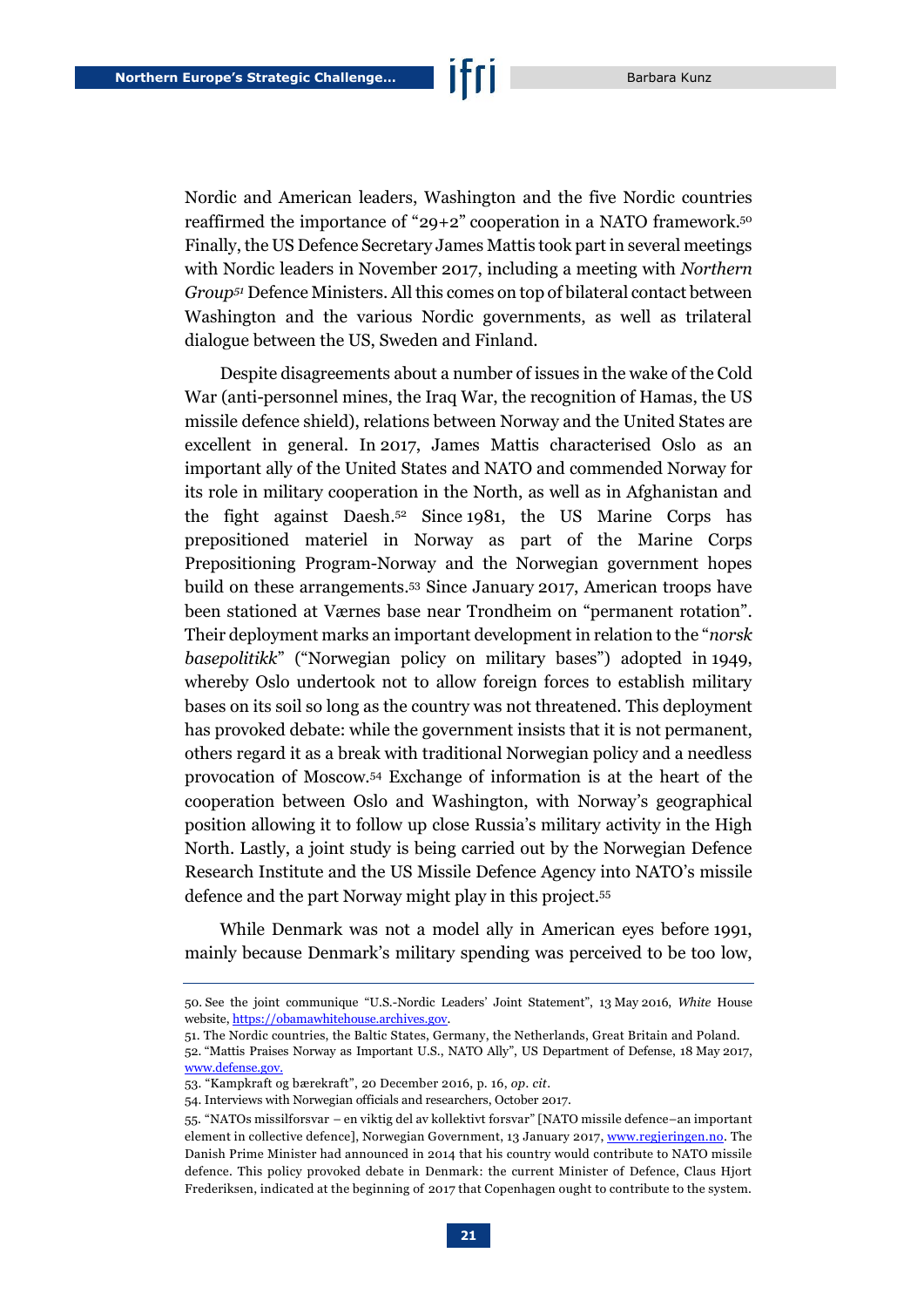Washington and Copenhagen now enjoy very good relations.<sup>56</sup> The Thule airbase in Greenland brings the two countries together but their cooperation is, above all, operational. In line with its "activist" foreign policy, Denmark has taken part in many international operations over the last few decades, including in Iraq and Afghanistan. Danes and Americans are so interoperable that, according to Danish officers, "the Americans hardly notice any more that they are not dealing with compatriots". <sup>57</sup> The exchange of information also has an important part to play in bilateral cooperation, as it does for the other Nordic countries.

Conscious of the US's crucial role, the Swedish government is actively seeking to strengthen its bonds with the US. The "Hultqvist doctrine", named after the current Swedish Defence Minister Peter Hultqvist, advocates an increase in Sweden's operational capabilities and international cooperation. Sweden's rapprochement with the US is also rooted in pragmatic calculation: since NATO's power consists, above all, of American power, the Swedish strategy is to circumvent NATO's "cumbersome" bureaucracy and go directly "to the source". In view of the Swedish doctrine of threshold defence, American support is crucial. During his visit to Stockholm in autumn 2016, former US Vice-President Joe Biden declared that Swedish territory was "inviolable". <sup>58</sup> In May, while hosting his Swedish counterpart, James Mattis characterised Sweden as a "friend and an ally" and Hultqvist stated after their interview that bilateral cooperation was "alive and well". 59

Cooperation between Sweden and the US is longstanding. It began in the 1940s and has intensified since the end of the Cold War. Before 1991, it was mainly about technology as well as secret preparations for US support in case of war. More recently, interoperability has often been at the heart of cooperation projects, notably in Afghanistan. Industrial cooperation remains just as important: for example, roughly half the components for a JAS aircraft are American. Other areas of cooperation include antisubmarine warfare (ASW) and the presence of Swedish liaison officers in the different branches of the US military. Intelligence cooperation is also

<sup>56.</sup> See, in particular, M. R. Olesen, "Det dansk-amerikanske forhold efter den kolde krig i lyset af valget af Trump" [Danish-American relations after the Cold War in the light of Trump's election], *Internasjonal Politikk*, Vol. 75, No. 1, 2017, pp. 28-35.

<sup>57.</sup> Interviews with a Danish official, October 2017.

<sup>58.</sup> "Biden: Sverige 'okränkbart–punkt'" [Biden: Sweden is "inviolable, full stop"], *Aftonbladet*, 25 August 2016[, www.aftonbladet.se.](https://www.aftonbladet.se/senastenytt/ttnyheter/inrikes/article23405759.ab)

<sup>59.</sup> "Sveriges försvarssamarbete med USA" [Swedish Defence cooperation with the United States], P1 *morgon*, 19 May 2017, [http://sverigesradio.se.](http://sverigesradio.se/sida/artikel.aspx?programid=1650&artikel=6699452) It is also interesting to note that P. Hultqvist decided to go to Washington rather than taking part in a meeting of EU Defence Ministers held on the same day.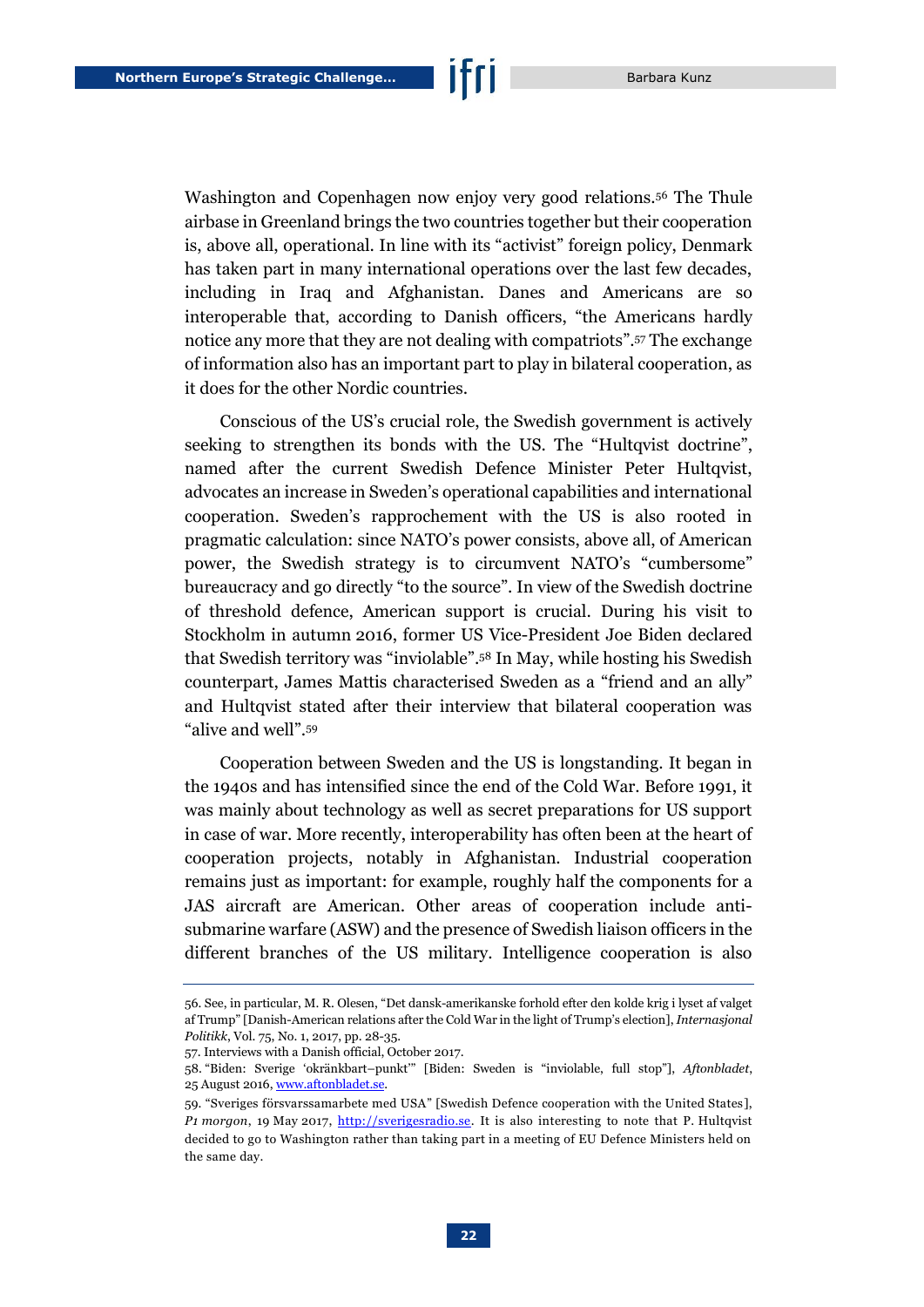significant, particularly where Russia is concerned. In June 2016, the countries' Defence Ministries agreed to step up bilateral cooperation and signed a Statement of Intent.<sup>60</sup> Among other things, this agreement covers the exchange of information, joint exercises and military research and development. The involvement of US forces in the Aurora 17 exercise is a concrete example of this enhanced cooperation.

Nevertheless, a recent diplomatic incident highlights the tensions that can arise when ambitions to be a "moral superpower", to which the population is still attached, rub up against the *Realpolitik* that guides cooperation with NATO and the United States: James Mattis allegedly warned Peter Hultqvist that Sweden should not sign the Nuclear Weapon Ban Treaty. London, Paris and Berlin are also thought to have warned Stockholm that signing the treaty would have a negative effect on cooperation between Sweden and NATO.<sup>61</sup> Stockholm succeeded in defusing the tension by postponing its decision: the government has ordered an expert report that will not be made public until after the parliamentary elections in September 2018. Nevertheless, the Foreign and Defence Ministries in Sweden take opposing positions on this issue that divides the nation.

Relations between Finland and the United States have been on a solid footing since the 1990s. The countries' Ministers of Defence signed a Statement of Intent in October 2016<sup>62</sup> that will strengthen existing cooperation. Helsinki and Washington work particularly closely on the sharing of information and research and development, particularly with regard to naval construction and the development of technologies adapted to the Arctic.

#### **NORDEFCO**

After the annexation of Crimea, the four Nordic defence ministers (and the Icelandic foreign minister) published a joint editorial in which they stressed the importance of Nordic cooperation.<sup>63</sup> Such cooperation would be intensified, they indicated, in view of the deterioration in the strategic

<sup>60.</sup> See "Statement of Intent between the Secretary of Defense of the United States of America and the Minister of Defense of Sweden", Swedish Government, 8 June 2016[, www.regeringen.se.](http://www.regeringen.se/49d2af/globalassets/regeringen/dokument/forsvarsdepartementet/statement-of-intent-swe_us-20160608_signed.pdf)

<sup>61.</sup> "USA: Kärnvapenstopp hotar samarbete med Sverige" [United States: bannign nuclear weapons endangers cooperation with Sweden], *Dagens industri*, 30 August 2017[, www.di.se](https://www.di.se/nyheter/usa-karnvapenstopp-hotar-samarbete-med-sverige/).

<sup>62.</sup> "Statement of Intent between the Department of Defense of the United States of America and the Ministry of Defense of the Republic of Finland", Finnish Ministry of Defence, 7 October 2016, [www.defmin.fi](http://www.defmin.fi/files/3543/Statement_of_Intent.pdf).

<sup>63.</sup> P. Hultqvist, N. Wammen, G. B. Sveinsson, I. Eriksen Søreide and C. Haglund, "Vi utdyper det nordiske forsvarssamarbeidet" [We are going to deepen Nordic defence cooperation], Norwegian Government, 10 April 2015[, www.regjeringen.no.](https://www.regjeringen.no/no/aktuelt/vi-utdyper-det-nordiske-forsvarssamarbeidet/id2404378/)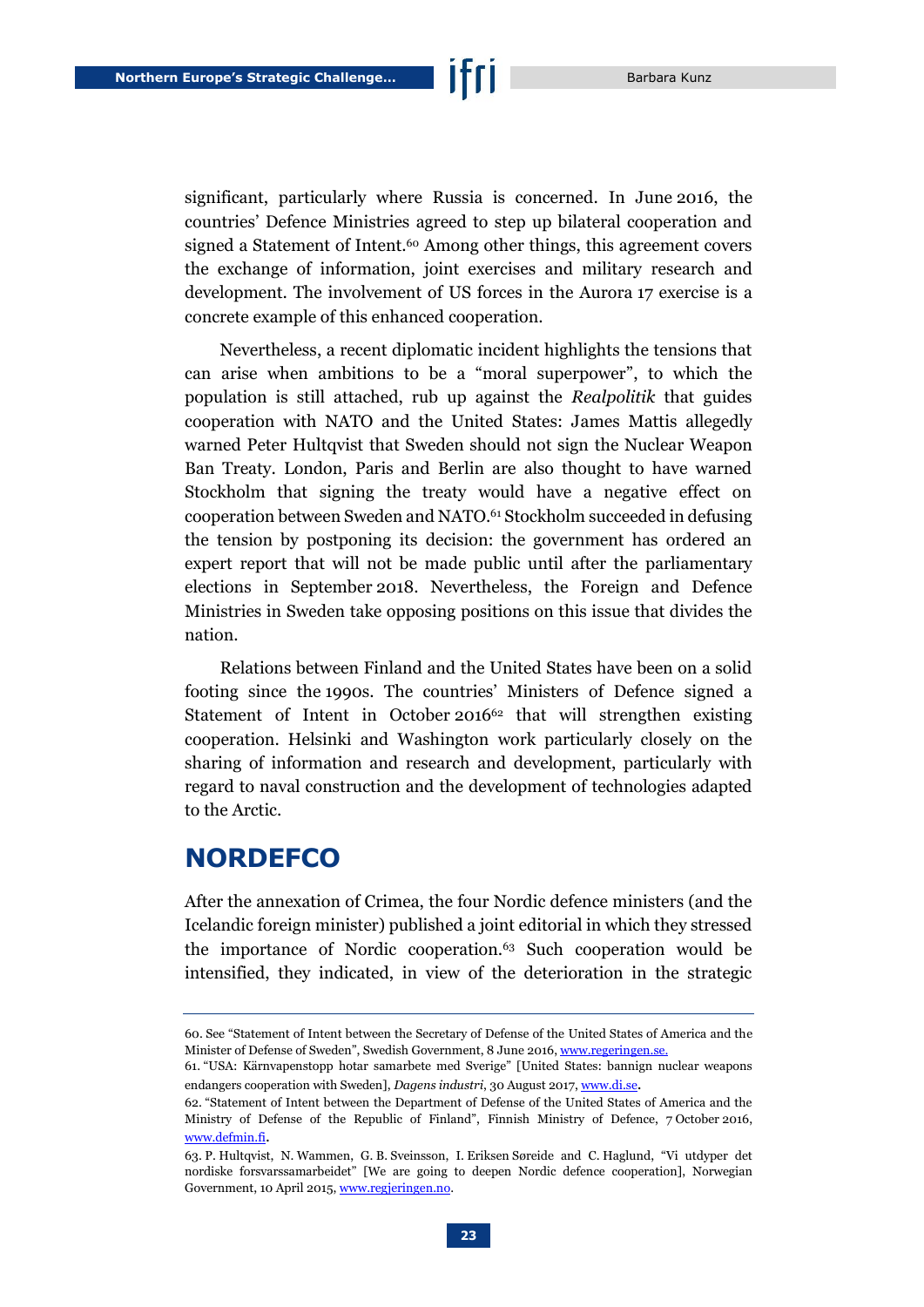environment caused by Russia. Since 2009, further to the Stoltenberg report on the potential avenues for defence cooperation between the Nordic countries, such cooperation has been grouped under the label NORDEFCO. But NORDEFCO's remit is fairly limited: the countries' interests are too different when it comes to industry and capabilities, while the fact that it brings together NATO and non-NATO members creates political challenges. Hence, NORDEFCO is a long way from being an integrated security architecture in Northern Europe: rather, it is regarded as a complementary structure, with the NATO members giving clear priority to the Alliance.<sup>64</sup>

During their last meeting in Helsinki in November 2017, NORDEFCO Defence Ministers discussed their arms procurement plans and Nordic cooperation within the framework of ongoing foreign operations. They also signed the Memorandum of Understanding on Nordic Cooperation for Air Surveillance Information Exchange, <sup>65</sup> which strengthens their existing cooperation.

#### **Other settings for cooperation**

In addition to the bilateral and multilateral forums for cooperation described above, there are other bilateral avenues and highly technical settings, sometimes *ad hoc* ones. For example, the International Civil Aviation Organisation created the Baltic Sea Project Team (BSPT) working group in 2015 to look into the problem of "non-cooperative flights" over the Baltic Sea, that is, military aircraft flying with their transponders turned off.<sup>66</sup> Given the risk of accidents, this issue matters to the nations bordering the Baltic Sea. All the countries in the region were involved in the BSPT, as well as international organisations, including NATO. Work on this topic continues and the issue has also been broached in the NATO-Russia Council.

Bilateral cooperation rounds off activity within the frameworks described above. After the United States, Great Britain is the most important partner for the Nordic countries. The Danish army, for instance, is sometimes described as a "branch" of the British army, given how closely the two countries have cooperated operationally since the war in Iraq and the deployment of Danish troops to Afghanistan. In 2012, London and Copenhagen signed an agreement on strategic cooperation. A number of projects now aim to maintain the current level of cooperation, particularly

<sup>64.</sup> "International Defence Cooperation. Efficiency, Solidarity, Sovereignty", rapport n° Fö2013:B, October 2014, p. 31, Swedish Government, [www.government.se.](http://www.government.se/contentassets/5c39a5fe2c2745f18c8e42322af4fbc4/international-defence-cooperation---efficiency-solidarity-sovereignty)

<sup>65.</sup> "Finland to Host the meeting of Nordic Defence Ministers", Finnish Ministry of Defence, 2 November 2017[, www.defmin.fi.](http://www.defmin.fi/en/topical/press_releases?588_m=8823)

<sup>66.</sup> "Report on Occurrences over the High Seas Involving Military Aircraft in 2014", Report-ED0.1-2015 ed03.00-PC-final, European Aviation Safety Agency, 14 April 2014[, https://ec.europa.eu.](https://ec.europa.eu/transport/sites/transport/files/modes/air/news/doc/2015-04-14-civil-military-coordination/report-on-occurrences-over-the-high-seas-involving-military-aircraft-in-2014.pdf)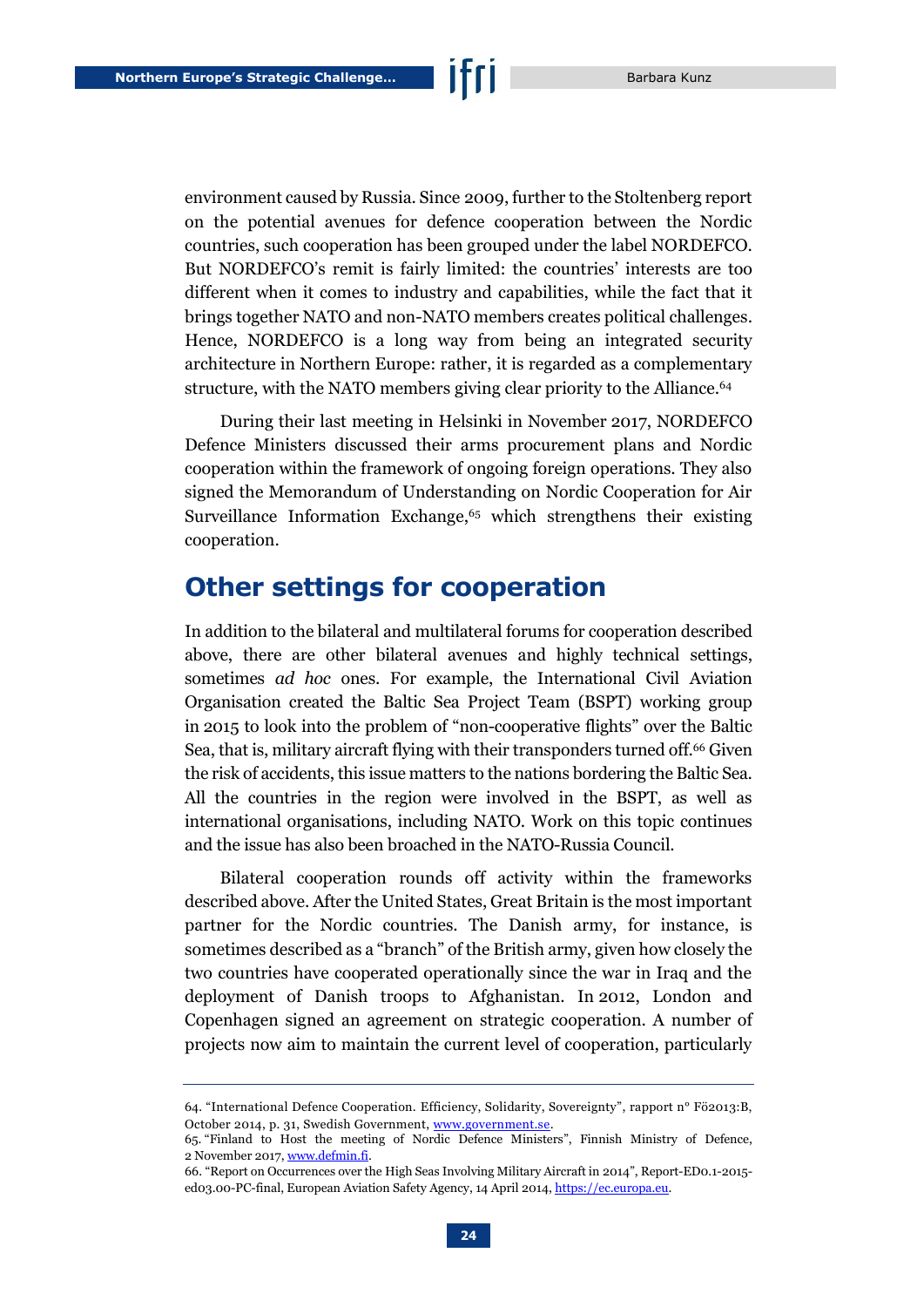through the Joint Expeditionary Force (JEF) whereby Denmark brings its "piece of lego to fit into the British model". <sup>67</sup> Norway is also a member of the JEF and has recently stepped up its cooperation with Great Britain over P8 maritime surveillance aircraft.<sup>68</sup> Stockholm and Helsinki have also decided to intensify their defence cooperation with London, <sup>69</sup> announcing in 2017 that they would contribute to the JEF.<sup>70</sup>

Interest in political and military cooperation with Germany is also growing. Due to its weight on the international stage but also because of its Russia policy, Berlin is often viewed as a stabilising force. The Swedish Defence Minister has repeatedly stated that he would like to intensify cooperation with Germany. In June 2017, Stockholm concluded an agreement with Berlin (updating a previous agreement from 2010) containing 14 points, including exercises and capabilities, as well as a detailed dialogue on the security situation in the Baltic Sea Region. Hultqvist described this agreement as the foundation of a bilateral relationship destined to prosper.<sup>71</sup> For its part, Oslo purchased German submarines in 2017, describing Germany as a "strategic partner" and stressing that cooperation will be deep and enduring.<sup>72</sup> In the German coalition agreement, Norway is mentioned as one of three countries with which Berlin wishes to increase cooperation.<sup>73</sup>

As for France, it is regarded in Copenhagen as a country with a similar strategic culture to Denmark's, while Oslo is watching the changes to NATO's maritime strategy with interest, and the role that France could play in it.

Since the annexation of Crimea, cooperation agreements have also been signed between the Nordic countries and Poland, the Netherlands and the Baltic states. In terms of bilateral relationships between the Nordic countries, the cooperation between Sweden and Finland has become the most extensive. Stockholm and Finland signed multiple agreements in 2015

<sup>67.</sup> C. Brøndum, "Så fik den danske hær papir på sin britiske, kæreste" [How the Danish army got papers for its British lover], *Berlingske*, 1 December 2015, [www.b.dk.](https://www.b.dk/nationalt/saa-fik-den-danske-haer-papir-paa-sin-britiske-kaereste)

<sup>68.</sup> "UK and Norway Agree New Cooperation on Maritime Patrol Aircraft", British Government, 10 November 2016, www.gov.uk

<sup>69.</sup> M. Fallon and P. Hultqvist, "Sverige och Storbritannien fördjupar försvarssamarbete" [Sweden and Great Britain step up their Defence cooperation], *Dagens Nyheter*, 27 September 2016, [www.regeringen.se;](http://www.regeringen.se/debattartiklar/2016/09/sverige-och-storbritannien-fordjupar-forsvarssamarbetet/) "Finland och Storbritannien skrev på avtal om försvarssamarbete" [Finland and Great Britain signed an agreement on Defence cooperation], *Hufvudstadsbladet*, 9 July 2017, [www.hbl.fi.](https://www.hbl.fi/artikel/finland-och-storbritannien-skrev-pa-avtal-om-forsvarssamarbete/)

<sup>70.</sup> "Sweden and Finland Join UK-led Response Force", British Government, 30 June 2017[, www.gov.uk.](https://www.gov.uk/government/news/sweden-and-finland-join-uk-led-response-force) 71. "Sverige i tätare försvarssamarbete med Tyskland" [Sweden cooperates more closely with

Germany over Defence], *Expressen*, 29 June 2017, [www.expressen.se.](https://www.expressen.se/nyheter/sverige-i-tatare-forsvarssamarbete-med-tyskland) 72. S. B. Bentzrød, "Forsvaret kjøper nue ubåter fra Tyskland" [The armed forces buy new

submarines in Germany], *Aftenposten*, 21 April 2017, [www.aftenposten.no.](https://www.aftenposten.no/norge/i/7krXv/Forsvaret-kjoper-nye-ubater-fra-Tyskland) 73. The two others being France and the Netherlands.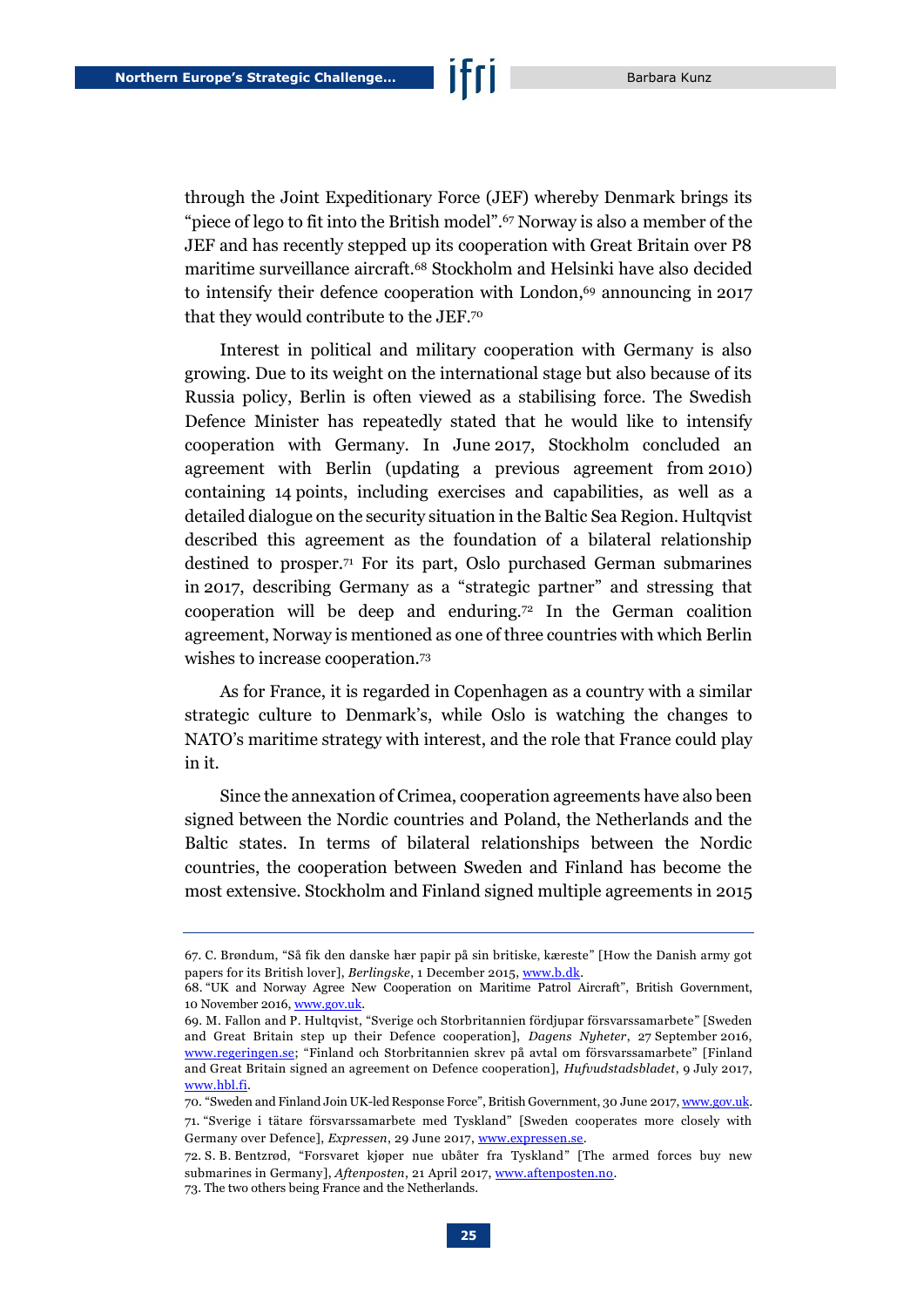and a joint official report was published.<sup>74</sup> Their cooperation takes many forms and includes the creation of a Swedish-Finnish Naval Task Force by 2023. It also entails joint military exercises, use of each other's infrastructure, as well as working together on training and communication. Such cooperation is seen in Helsinki and Stockholm as a political priority and could apply in time of war. It therefore marks a major shift, as it may potentially call into question the principle of military non-alignment.

<sup>74.</sup> "Final Reports on Deepened Defence Cooperation between Finland and Sweden", 30 January 2015, Swedish Government, Finnish Government[, www.regeringen.se.](http://www.regeringen.se/globalassets/regeringen/dokument/forsvarsdepartementet/final-reports-on-deepened-defence-cooperation-between-finland-och-sweden.pdf)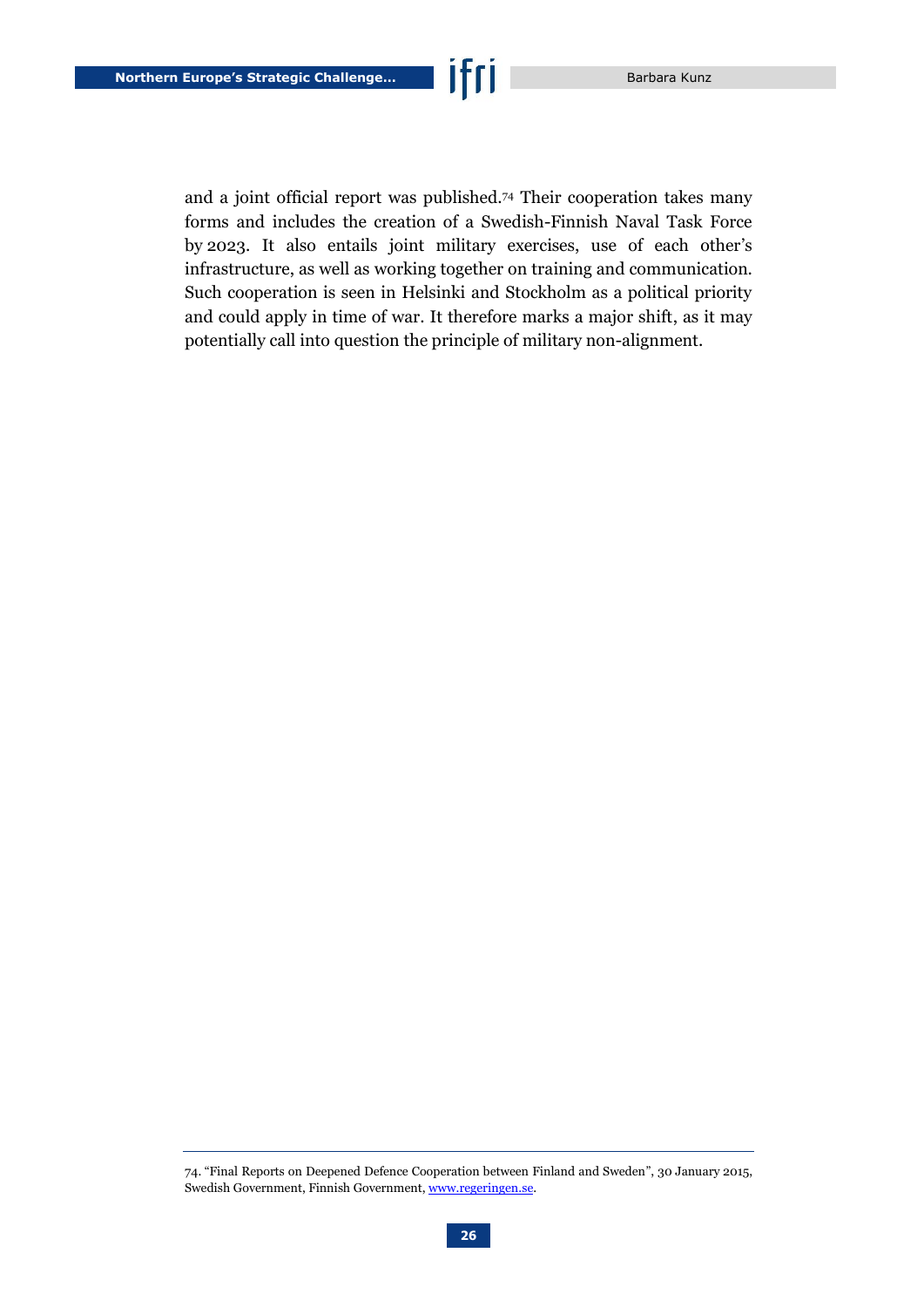### <span id="page-27-0"></span>**Conclusion**

The deterioration in the strategic environment caused by Russia will remain the main determinant of the Nordic countries' defence policies over the long term. Given the limits of their military capabilities, however, they remain dependent on international cooperation. Northern European security issues are consequently to be seen in the context of the future of Euro-Atlantic security as a whole.

When formulating responses to security issues in the two Nordic theatres (Baltic and Arctic/North Atlantic), pragmatism is in order. Despite its security architecture being fragmented, the Baltic Sea Region is a strategic unity whose challenges require joint responses. Consequently, the close cooperation between NATO and Sweden and Finland is vital, even if the latter do not wish to join the Alliance. In the North Atlantic, it pays to be vigilant while honouring the traditional spirit of cooperation in certain areas, such as the environment and sea rescue. In either case, the US remains central, just as NATO's approach still shapes most of the Nordic countries' defence policies.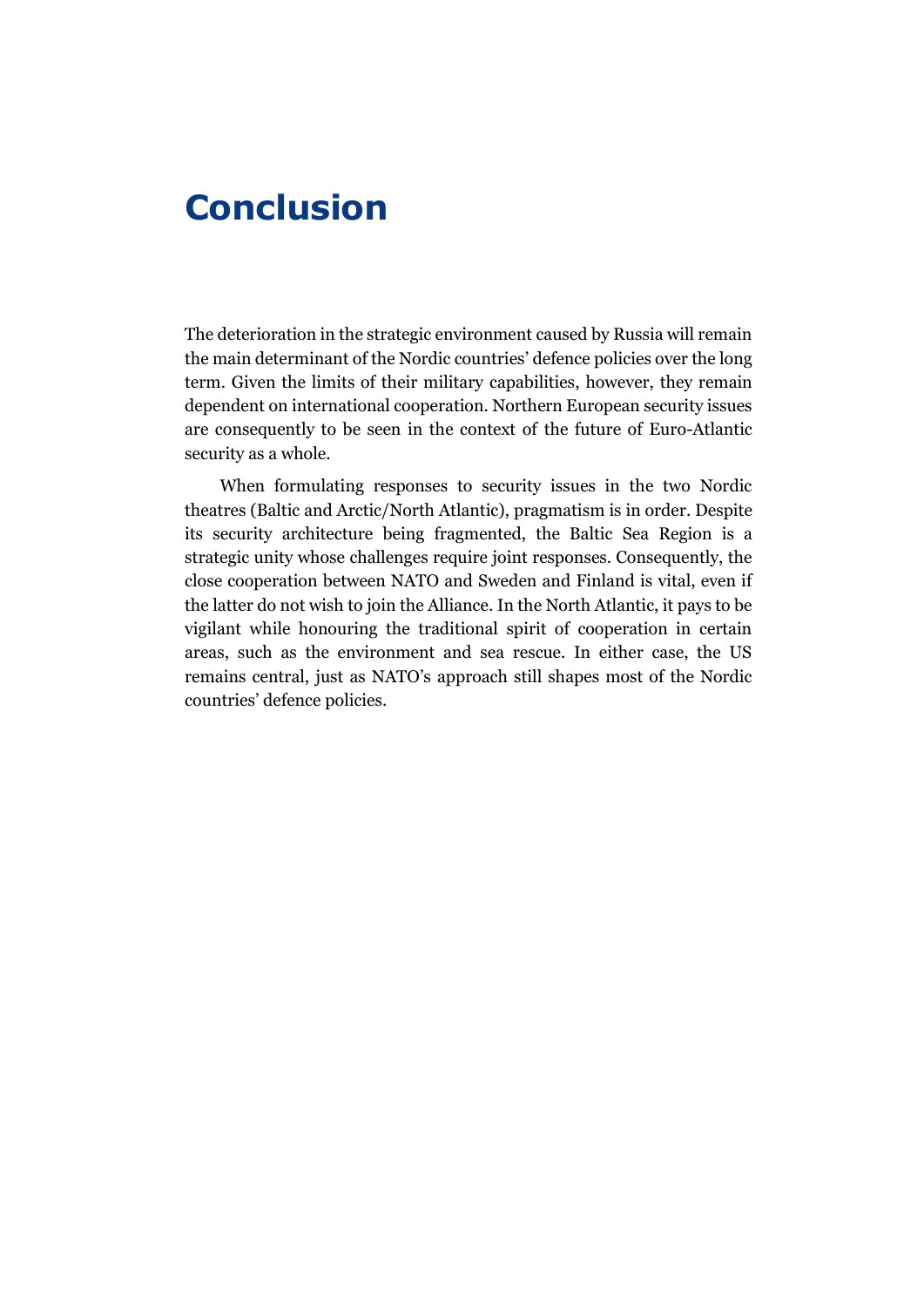### **The Latest Publications of** *Russie.Nei.Visions*

- E. [Vardanean, "Moldova between Russia and the West: Internal](https://www.ifri.org/en/publications/notes-de-lifri/russieneivisions/moldova-between-russia-and-west-internal-divisions)  [Divisions behind the Commitment to European Integration"](https://www.ifri.org/en/publications/notes-de-lifri/russieneivisions/moldova-between-russia-and-west-internal-divisions), *Russie.Nei.Visions*, No. 110, Ifri, August 2018.
- D. Adamsky, "Moscow'[s Syria Campaign: Russian Lessons for the Art of](https://www.ifri.org/en/publications/notes-de-lifri/russieneivisions/moscows-syria-campaign-russian-lessons-art-strategy)  [Strategy"](https://www.ifri.org/en/publications/notes-de-lifri/russieneivisions/moscows-syria-campaign-russian-lessons-art-strategy), *Russie.Nei.Visions*, No. 109, Ifri, July 2018.
- B. [Lo, "Chutzpah and Realism: Vladimir Putin and the Making of](https://www.ifri.org/en/publications/notes-de-lifri/russieneivisions/chutzpah-and-realism-vladimir-putin-and-making-russian)  [Russian Foreign Policy"](https://www.ifri.org/en/publications/notes-de-lifri/russieneivisions/chutzpah-and-realism-vladimir-putin-and-making-russian), *Russie.Nei.Visions*, No. 108, Ifri, June 2018.
- P. [Baev, "From Chechnya to Syria: The Evolution of Russia'](https://www.ifri.org/en/publications/notes-de-lifri/russieneivisions/chechnya-syria-evolution-russias-counter-terrorist)s Counter-[Terrorist Policy"](https://www.ifri.org/en/publications/notes-de-lifri/russieneivisions/chechnya-syria-evolution-russias-counter-terrorist), *Russie.Nei.Visions*, No. 107, Ifri, April 2018.
- J.-R. [Raviot, "Putinism: A Praetorian System?"](https://www.ifri.org/en/publications/notes-de-lifri/russieneivisions/putinism-praetorian-system), *Russie.Nei.Visions*, No. 106, Ifri, March 2018.
- S. [Fainberg, "Russian Spetsnaz, Contractors and Volunteers in the](https://www.ifri.org/en/publications/notes-de-lifri/russieneivisions/russian-spetsnaz-contractors-and-volunteers-syrian)  [Syrian Conflict"](https://www.ifri.org/en/publications/notes-de-lifri/russieneivisions/russian-spetsnaz-contractors-and-volunteers-syrian), *Russie.Nei.Visions*, No. 105, Ifri, December 2017.
- C. Pajon, "Japan[-Russia: The Limits of a Strategic Rapprochement](https://www.ifri.org/en/publications/notes-de-lifri/russieneivisions/japan-russia-limits-strategic-rapprochement#sthash.S62Suziy.dpbs)", *Russie.Nei.Visions*, No. 104, Ifri, October 2017.
- M. Suslov, "'Russian World': Russia['s Policy towards its Diaspora"](https://www.ifri.org/en/publications/notes-de-lifri/russieneivisions/russian-world-russias-policy-towards-its-diaspora#sthash.lfT8H8nK.dpbs), *Russie.Nei.Visions*, No. 103, Ifri, July 2017.
- A. Marin, "Minsk[-Beijing: What Kind of Strategic Partnership?](https://www.ifri.org/en/publications/notes-de-lifri/russieneivisions/minsk-beijing-what-kind-strategic-partnership#sthash.QXTyd2W8.dpbs)", *Russie.Nei.Visions*, No. 102, Ifri, June 2017.
- I. [Facon, "Reforming Ukrainian Defense: No Shortage of Challenges"](https://www.ifri.org/en/publications/notes-de-lifri/russieneivisions/reforming-ukrainian-defense-no-shortage-challenges), *Russie.Nei.Visions*, No. 101, Ifri, May 2017.
- B. [Lo, "New Order for Old Triangles? The Russia](https://www.ifri.org/en/publications/notes-de-lifri/russieneivisions/new-order-old-triangles-russia-china-india-matrix)-China-India Matrix", *Russie.Nei.Visions*, No. 100, Ifri, April 2017.
- P. [Baev, "Russia and Central and Eastern Europe: Means of Pressure and](https://www.ifri.org/en/publications/notes-de-lifri/russieneivisions/russia-and-central-and-eastern-europe-between)  [Channels of Influence"](https://www.ifri.org/en/publications/notes-de-lifri/russieneivisions/russia-and-central-and-eastern-europe-between), *Russie.Nei.Visions*, No. 97, Ifri, November 2016.

If you wish to be notified of upcoming publications (or receive additional information), please e-mail: [souin@ifri.org](mailto:souin@ifri.org)